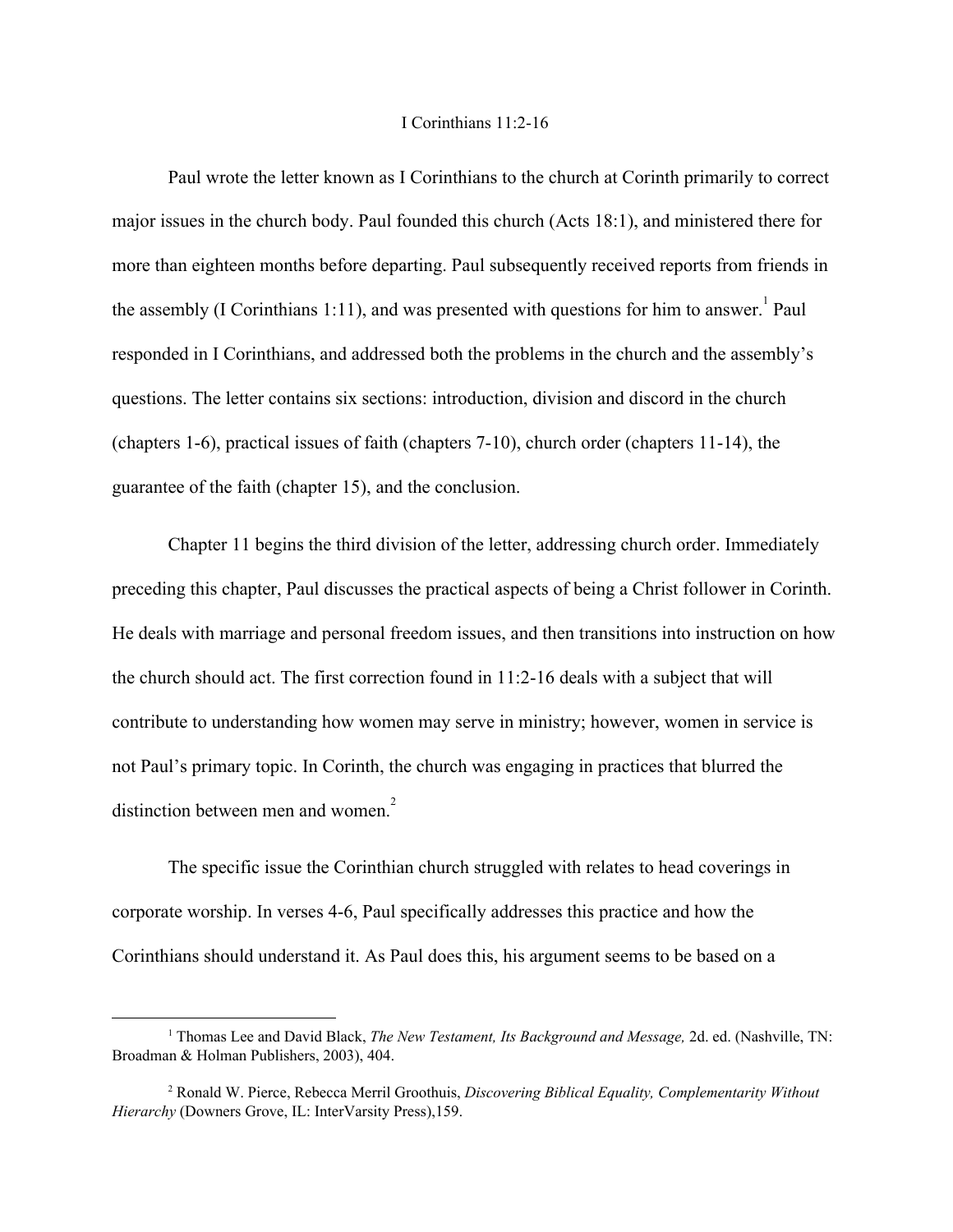hierarchy established by God at creation. In this hierarchy, women and men are equal (v. 11-12), but have different responsibilities in regards to their relationship to each other  $(v,3)$ . A proper understanding of what Paul is teaching, as well as how it applies to the modern reader, is crucial. Paul's argument is complex, and does not lend itself to easy interpretation. Paul's convoluted arguments, the distance between modern culture and Corinth in the First Century, the problem of discerning exactly what practice Paul has an issue with, and the difficulty of establishing a definite meaning for some of the primary terms Paul used in this section all contribute to making this passage problematic for interpreters.<sup>3</sup>

## **I Corinthians 11:2-3**

In the introductory portion, Paul begins by commending the Corinthians for remembering him in their practices. This statement seems almost disingenuous, if not blatantly sarcastic, given the way Paul has rebuked the Corinthians in the first ten chapters of his letter. But this conclusion is not necessarily accurate, as this introduction also makes sense as a *captatio benevolentiae*.<sup>4</sup> Paul starts with praise in order to win the goodwill of his hearers, before offering them another rebuke for their actions. Paul mentions the *τ*ὰ*ςπαραδόσεις* (traditions) he taught the Corinthians, and how they were mindful of them. This focus on their prior willingness to heed his instruction sets the stage for this new correction they now need to implement. Unlike his beginning in 7:1, Paul does not mention a question he is answering for the Corinthians. It is likely that he heard about their practices through those who brought him news of the church's

<sup>3</sup> Gordon Fee, *The First Epistle to the Corinthians* (Grand Rapids, MI: Eerdmans Publishing Company, 1987, reprint 1989), 492

<sup>4</sup> Barrett, C.K., *The First Epistle to the Corinthians* (New York: Harper & Row, 1968), 247.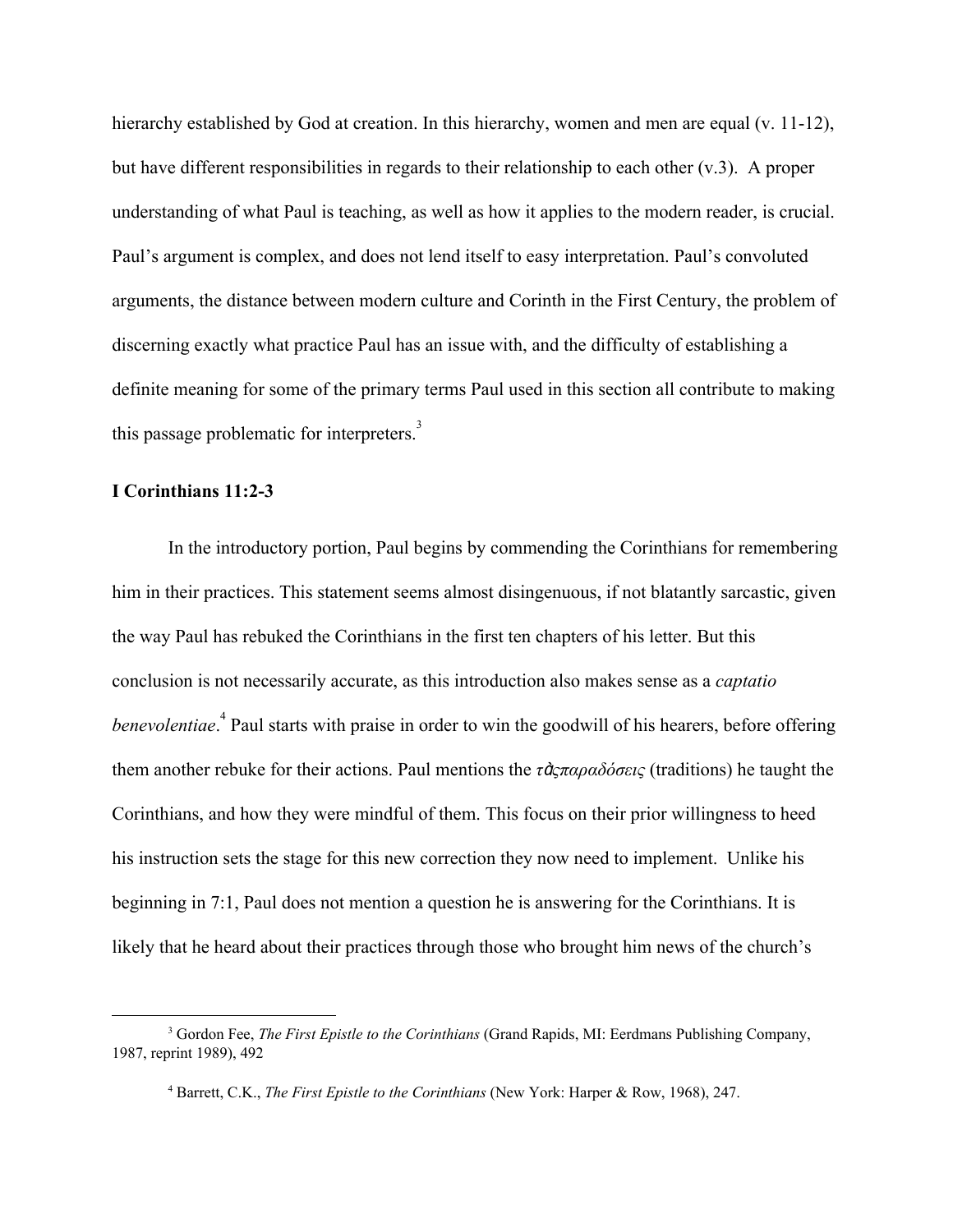troubles and wrote to correct them preemptively. He thought their actions were causing enough of an issue to address in this letter.<sup>5</sup>

Verse 3 begins Paul's argument about head coverings. He begins with what Fee identifies as a *theologoumenon*, a statement about theology that is in the area of opinion not doctrine.<sup><sup>6</sup> This</sup> statement is the cornerstone of his teaching in this passage. Paul tells the Corinthians, in a comparison that visually resembles a mathematical compound inequality, about the interdependence of man, woman, Christ, and God. Paul writes that Christ is the head of every man, man is the head of every woman, and God is the head of Christ. The way the comparison is constructed, the middle term is accentuated by the outer terms, which is fitting since the male/female relationship is at issue.<sup>7</sup> Some translations (ESV, TLB) translate "man" and "woman" as "husband" and "wife." Paul uses the generic nouns ἀ*νήρ* and *γυν*ήin this passage, which carry the sense of both meanings. The specific meaning of the passage has to be determined by context. The translations that use "husband" and "wife" come to that conclusion by assuming the passage is about hierarchical relationships. However, there is no article indicating that "husband" and "wife" should be used. $8$ 

Understanding what Paul is establishing in his three-part comparison begins with determining the meaning of the common word driving each comparison: *κεφαλ*ὴ*.* This term is

8 Ibid., 108.

<sup>5</sup> Fee, *The First Epistle to the Corinthians*, 530. Fee thinks Paul was reasonably underwhelmed by his own argument.

<sup>6</sup> Fee, *The First Epistle to the Corinthians*, 504.

<sup>7</sup> Philip B. Payne, *Man and Woman, One In Christ, An Exegetical and Theological Study of Paul's Letters* (Grand Rapids, MI: Zondervan, 2009), 109.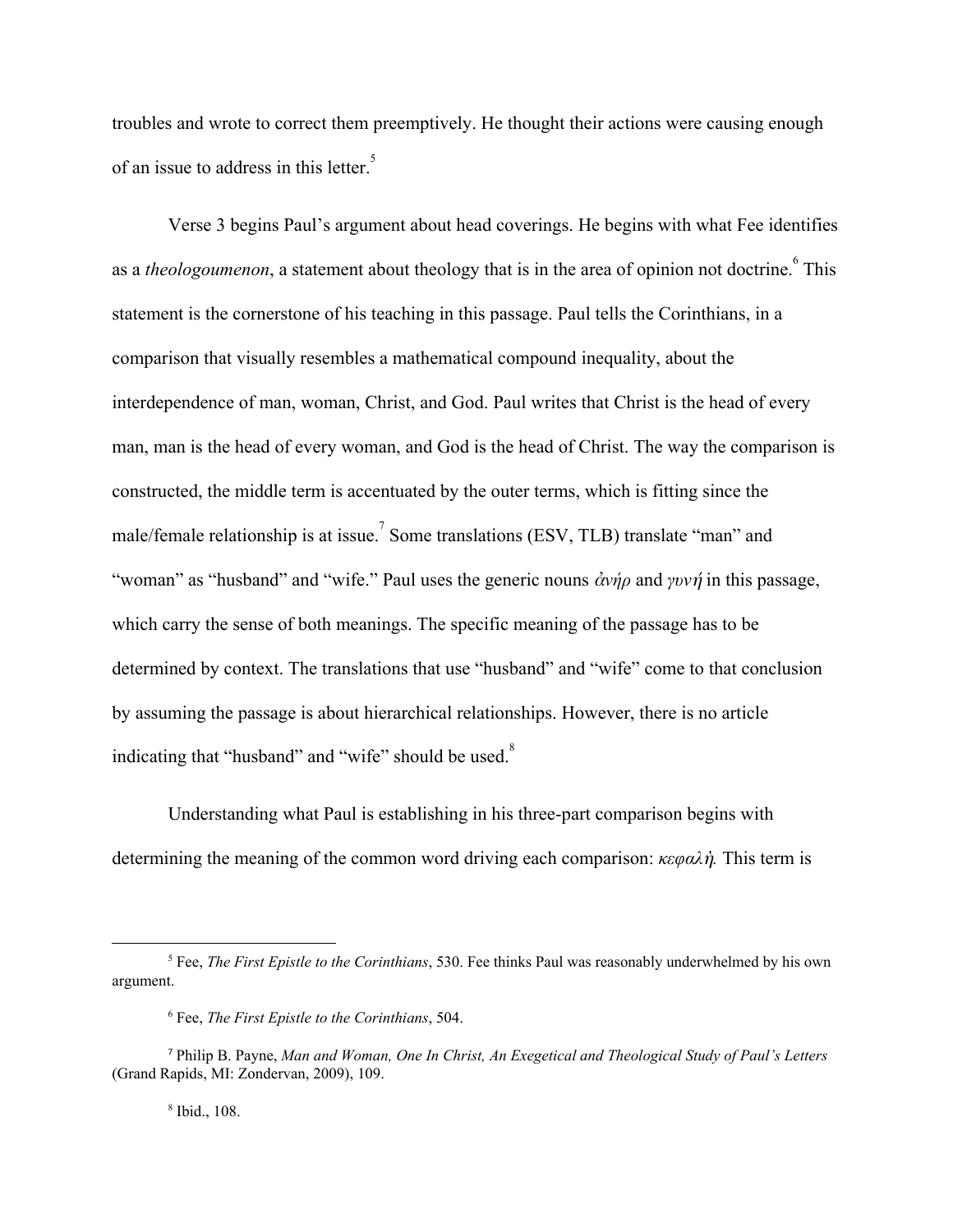difficult to understand because of the nature of the argument Paul is building. The word is literally translated "head," but it is also used metaphorically in this passage. The metaphorical meaning has to be determined from the cultural context, as its usage here is unclear. The metaphorical usage in I Corinthians 11:3 is the only time that Paul uses the image of "head" where it is not directly tied to a "body," making the meaning even more difficult to determine.<sup>9</sup>

There are two primary interpretations for Paul's meaning of *κεφαλ*ὴin this passage. The first carries the idea of "leader" or "ruler." This is the traditional understanding of Paul's words. There are several reasons why this meaning could be correct, beginning with the fact that Greek lexicons generally give this as the metaphorical meaning.<sup>10</sup> Secondly, in Hebrew thought, this metaphor would be indicative of an authoritative relationship where man rules over woman.<sup>11</sup> If Paul is addressing Jews, they will understand that he means authority. Combining this meaning with verses 7-9, it paints the picture that Paul is establishing male headship based on the order of creation. This conclusion drives the complementarian argument, and is reflected in the commentaries written by these scholars. Peter Naylor sums up this view when he states that the hierarchy implied by  $\kappa \epsilon \varphi \alpha \lambda \dot{\eta}$  "is of function" not of value.<sup>12</sup>

The second possible meaning for *κεφαλ*ὴis "source." In Greek thought, *κεφαλ*ὴas a metaphor had a wider range of meaning than in Hebrew.<sup>13</sup> Instead of "head" meaning "ruler," it

<sup>9</sup> Pierce and Groothuis, 149.

<sup>10</sup> Wayne Grudem, *Countering the Claims of Evangelical Feminism* (Colorado Springs, CO: Multnomah Publishers, 2010), 122-123.

<sup>11</sup> Werner Neuer, *Men and Women in Christian Perspective* (Wheaton, IL: Crosway Books, 1991), 111.

<sup>12</sup> Peter Naylor, *I Corinthians* (Webster, NY: Evangelical Press USA, 2004), 274.

<sup>13</sup> Payne, 95.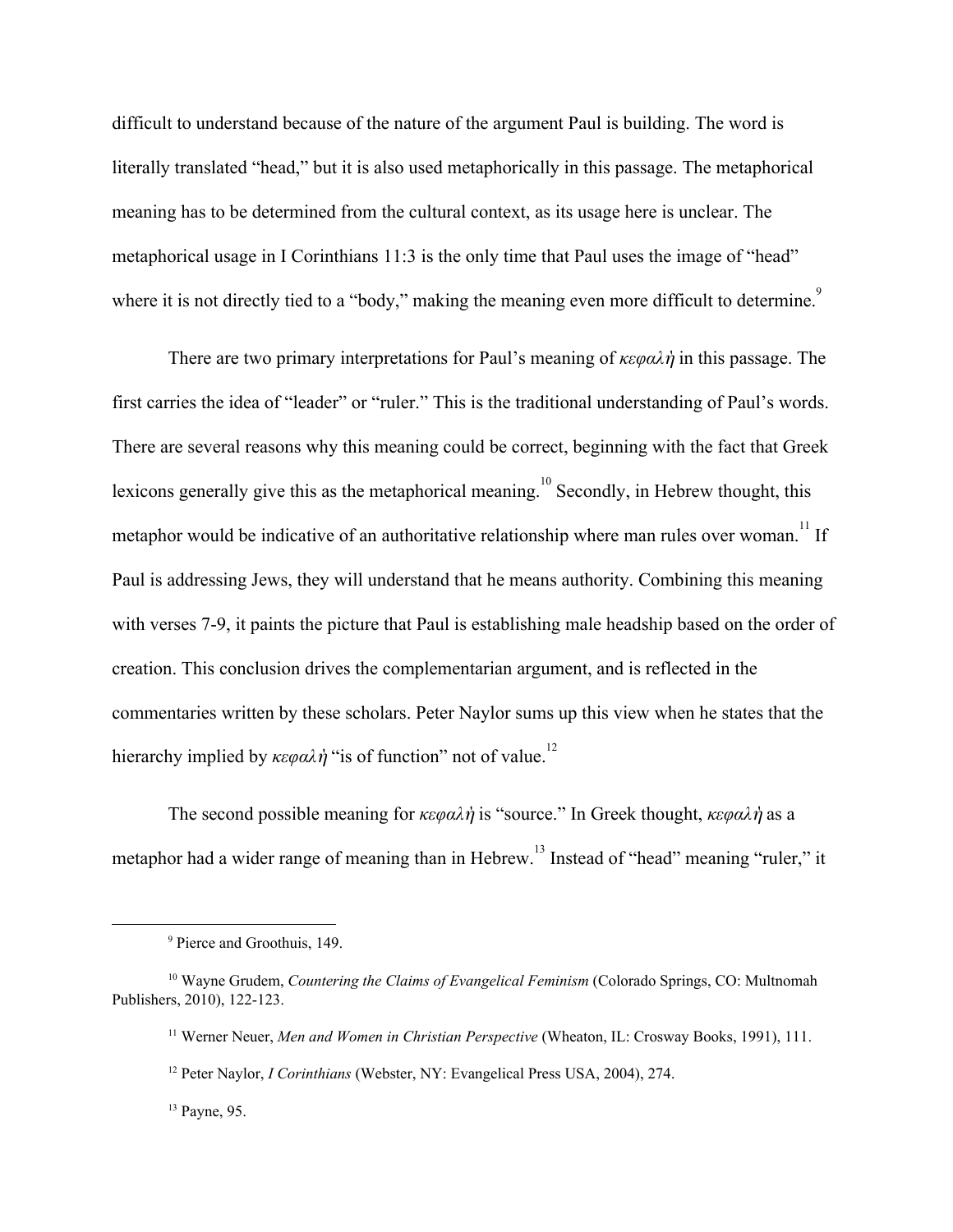would be more natural to read "head" as "source," similar to the meaning of "headwaters." Payne identifies this as the most intelligible meaning to "head" in this passage because it makes the most sense in the Corinthian's Greek context.<sup>14</sup> There are examples of Paul using this meaning in his other letters. In Ephesians 4:15 and Colossians 2:19, Paul speaks of Christ as the *κεφαλή*, where "source" makes sense as the proper meaning of "head." In addition, the translators of the LXX only rarely used *κεφαλ*ὴ to mean authority, indicating that most of them would not regard  $\kappa \epsilon \varphi \alpha \lambda \dot{\eta}$  as the right word choice to represent authoritative leadership.<sup>16</sup> Additional supporting evidence for "source" comes from Chrysostom and Cyril of Alexandria, who concluded that *κεφαλ*ὴmust mean "source." To interpret it as "head" would support an Arian understanding of this verse, namely that Christ must submit to God.<sup>17</sup> This charge of subordinationism may be spurious, but their assessment shows that early patristic writers thought that "source" was Paul's intended meaning.

One other view of *κεφαλ*ὴin this passage is a moderate position that attempts to reconcile the two primary views, arguing that *κεφαλ*ὴmeans both "source" and "authority" in the passages. Schriener examines both sides of the argument and concludes that both meanings are present in the text. <sup>18</sup> However, this position contributes little to the discussion of what Paul is saying in regards to relationships between men and women. Charting a middle course leaves both options

<sup>&</sup>lt;sup>14</sup> Ibid., 97-100.

<sup>15</sup> Groothuis, Rebecca Merrill, *Good News For Women* (Grand Rapids: MI, Baker Books, 1997), 151.

<sup>16</sup> Payne, 95-96.

<sup>&</sup>lt;sup>17</sup> Groothuis, 151.

<sup>18</sup> James R. Beck, ed., and Craig L. Blomberg, ed., *Two Views on Women in Ministry* (Grand Rapids, MI: Zondervan, 2005), 212-213.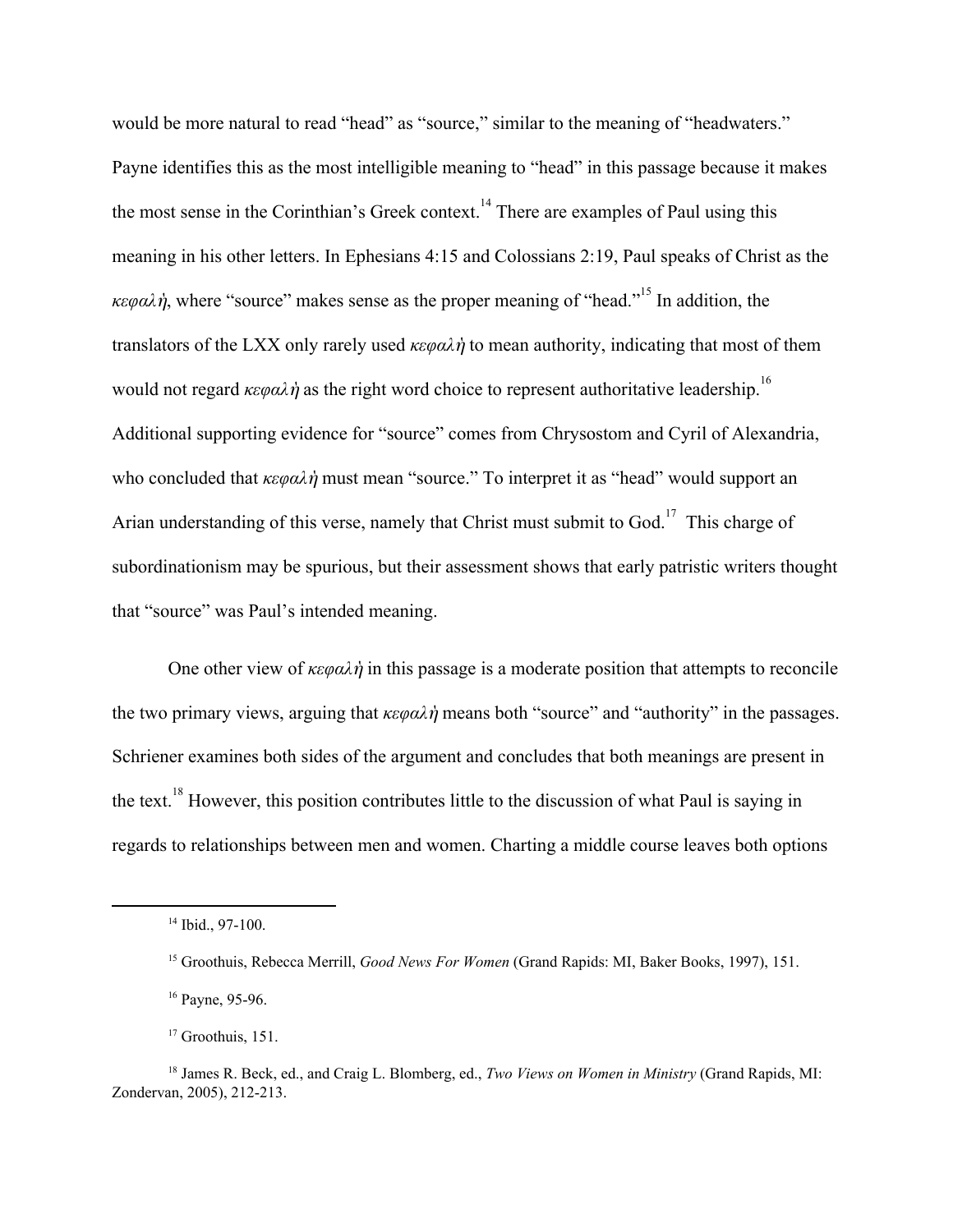open, but makes it more difficult to determine Paul's meaning. If Paul was alternating between the literal and metaphorical sense of *κεφαλ*ὴ*,* the passage becomes even more complex, introducing an unnecessary layer of meaning to his message.

The arguments for and against the two primary understandings of *κεφαλ*ὴare both very persuasive. Wayne Grudem did an exhaustive study of *κεφαλ*ὴand its usage in the time period when Paul was writing. He concluded that there were no uses of *κεφαλ*ὴthat are best translated as "source" in the contemporary writing. In addition, he points out that no Greek lexicon lists "source" as a possible meaning for *κεφαλ*ὴ. His initial research concluded that "authority" is the only established meaning in Greek at the time of Paul's writing.<sup>19</sup> Many other works have countered the claim that Chrysostom uses *κεφαλ*ὴ as "source," concluding that he most certainly thought  $\kappa \epsilon \varphi \alpha \lambda \dot{\eta}$  meant "authority."<sup>20</sup> In contrast, however, Philip Payne rebuts all of the claims that Grudem makes, listing multiple Greek lexicons that contain "source" as the meaning of *κεφαλ*ὴ. Payne cites contemporary research that argues "authority" was actually an uncommon meaning for *κεφαλ*ὴ when Paul was writing. Payne cites various texts from the time period that translate *κεφαλ*ὴ as "source." Gordon Fee also concludes that the meaning of *κεφαλ*ὴas "ruler" would be exceptional due to its rare use. $^{21}$ 

The best conclusion of what Paul means, therefore, must flow from the text and Paul's purpose in writing. The main point that Paul is trying to communicate has very little to do with a

<sup>19</sup> Grudem, *Countering the Claims of Evangelical Feminism*, 125.

<sup>20</sup> Wayne Grudem, ed., *Biblical Foundations for Manhood and Womanhood* (Wheaton, IL: Crossway Books, 2002), 146-157.

<sup>21</sup> Fee, *The First Epistle to the Corinthians*, 502-503.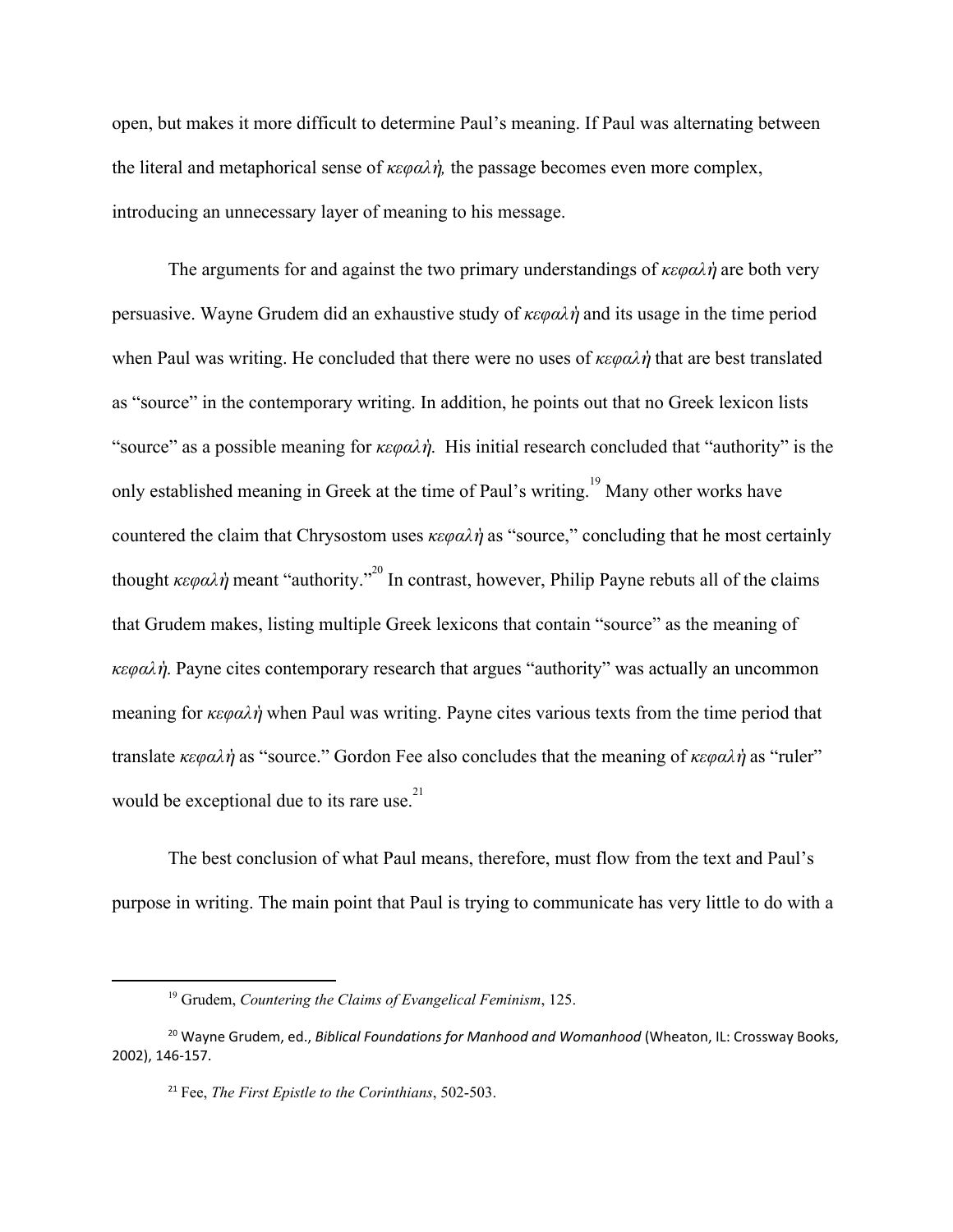hierarchy of authority between men and women, but is instead intended to correct practices in the Corinthian church that were straining and confusing male/female relationships. In the preceding chapter, Paul states that he wants the Corinthians to "give no offense to Jews or to Greeks or to the church of God" (10:32). This theme carries into his present discussion, as the men and women in Corinth are giving offense by their practices in worship. Paul is not teaching on authority structures, but on proper order.<sup>22</sup> The idea in verse 11-12 of interdependence clarifies that Paul is not establishing a creation-ordered hierarchy, but showing the uniqueness of man and woman in creation.<sup>23</sup> Fee rightly points out that any understanding of this text that concludes with a hierarchy had to bring hierarchy with them into the reading, because the context does not support it.<sup>24</sup>

Looking at the comparison itself, it is of note that Paul has stepped back from the specific circumstances to view interdependence from a distance. A good reason for this is that he had to step back far enough to get the Corinthians to agree with him before making a direct correction.<sup>25</sup> With a big picture perspective, the pride of the Corinthians would be less likely to prevent them from receiving Paul's teaching. Establishing a clear tie to the relationship between God, Christ, man, and woman grounds Paul's argument in something they would believe already; this makes sense of his appeal to their judgment (v. 13).

<sup>22</sup> David E. Garland, *I Corinthians* (Grand Rapids, MI: Baker Books, 2003), 513

<sup>23</sup> Fee, *The First Epistle to the Corinthians*, 523.

<sup>&</sup>lt;sup>24</sup> Pierce and Groothuis, 151.

<sup>25</sup> Frederic Louis Godet, *Commentary on St. Paul's First Epistle to the Corinthians* (Edinburg: T & T Clark, 1889), 535.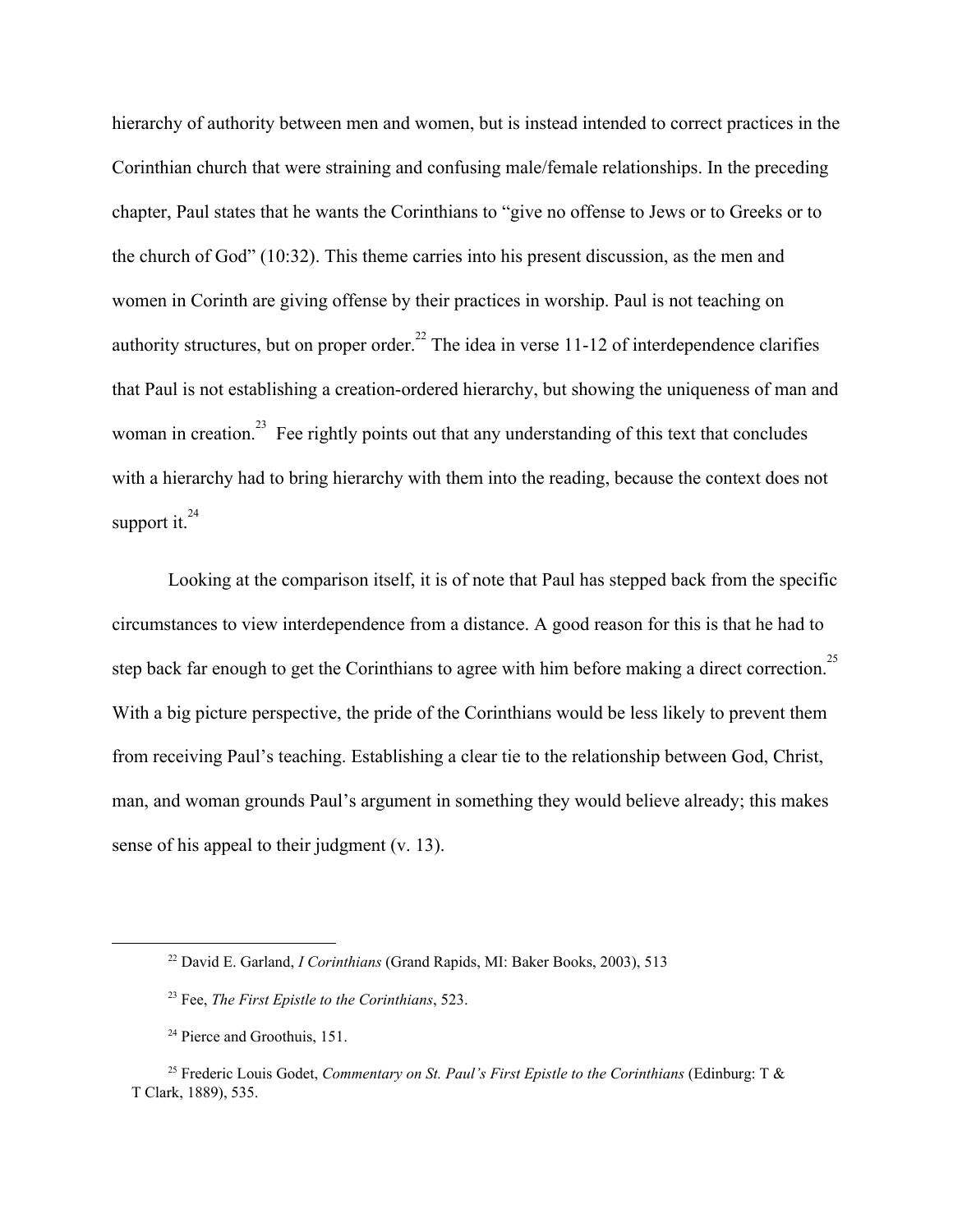There are two possible meanings in Paul's comparison, closely related to the two possible meanings for *κεφαλ*ὴ: If Paul means "authority," he is creating an authority structure that should be followed, not just in Corinth, but in all churches and walks of life. Paul would be arguing from creation, and the innate authority of man over woman could not be limited. This is the traditional view, and the complementarian framework is built upon this supposed creation structure. Those who hold this view understand that the authority structure is one of function not essence due to the inclusion of Christ and God, hence eliminating subordinationism. That idea fits nicely with the comparison to men and women: they are the same, but have different authority structures (Galatians  $3:28$ ).<sup>26</sup>

If "source" is the meaning Paul has in mind, the comparison becomes one of chronological order. Initially, Christ was the source of man at creation, man was the source of woman at her creation, and God was the source of Jesus at His incarnation. This comparison is not arguing for a relationship hierarchy, or the structure confuses the authoritative positions. One would expect God's authority to be first, followed by Christ's, then followed by man's. However, the structure of encapsulation highlights the middle term, revealing Paul's intent to discuss the relationship of men and women in the context of God's theme of interdependence. Paul desires relationships in the church to reflect the dependence of each second term in this comparison on its source. Relationships in the church should be respectful, not disgraceful and offensive.<sup>27</sup> In conclusion, the proper understanding of  $\kappa \epsilon \varphi \alpha \lambda \dot{\eta}$  is "source;" this is the meaning that Paul has in mind in verse 3.

<sup>26</sup> MacAruther page 254.

<sup>27</sup> Alvera Micklesen, *Women, Authority, and the Bible* (Downers Grove, IL: InterVarsity Press, 1986), 137.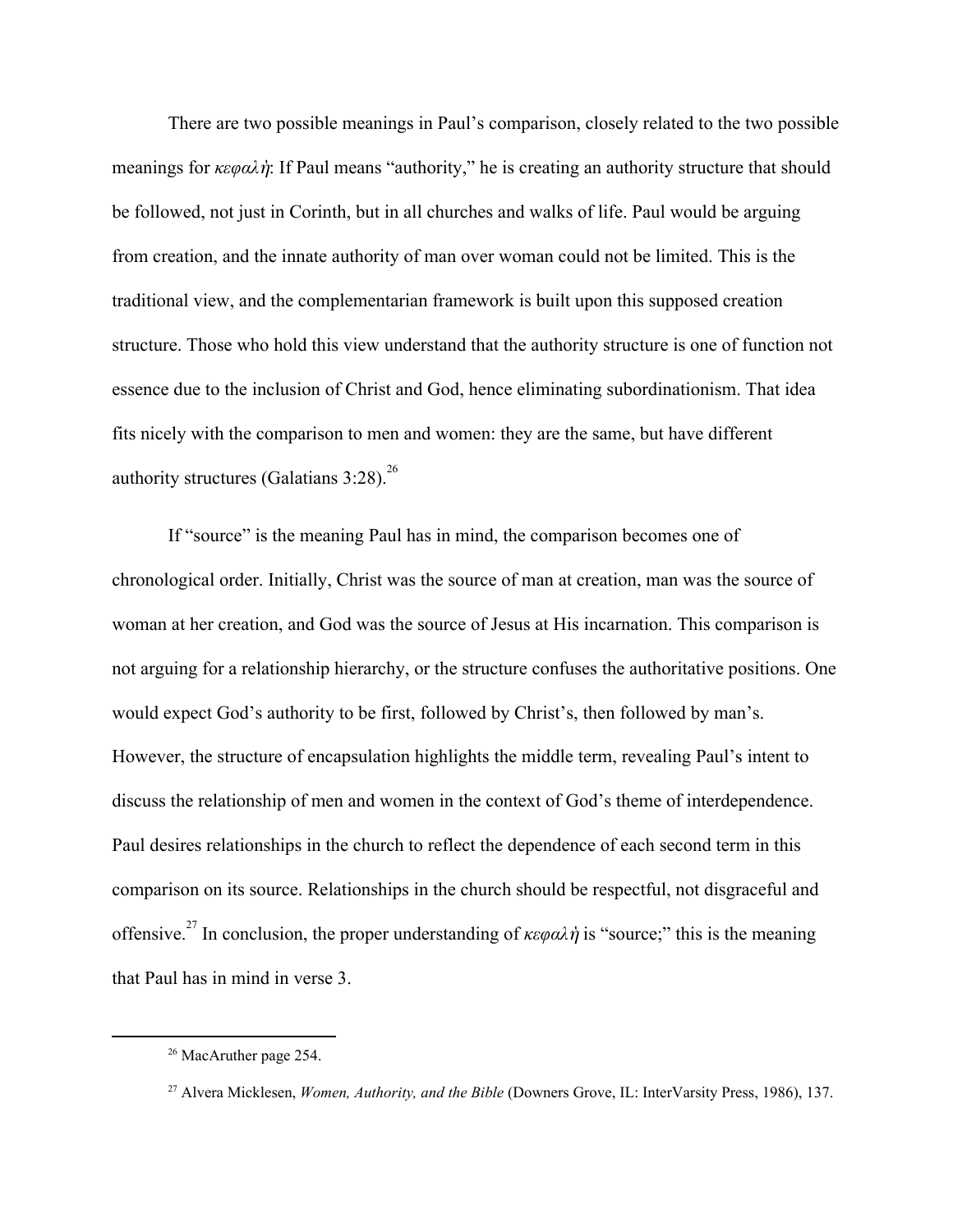## **I Corinthians 11:4-10**

In verses 4-6, Paul addresses the issue of covering one's head during the worship gathering.<sup>28</sup> Commentators are divided on what Paul means when he says "prays and prophesies." Some believe that Paul is being very specific and "prays" and "prophesies" are the only two actions that Paul is addressing here. Grudem states clearly that the New Testament always distinguishes teaching and prophesy, and taking the endorsement of one as endorsement of the other is incorrect.<sup>29</sup> Others believe that Paul is speaking of all functions of the church gathering, because "prays" and "prophesies" are representative of the two core practices of the church. As Fee states, "Paul is being representative, not exhaustive" in the functions he addresses.<sup>30</sup> In chapter 14, Paul indicates that prophecy is the highest gift given to the church. If women were allowed to participate in that role, it seems likely to conclude that they could fulfill all other functions of ministry. $31$ 

In either case, Paul asserts that women and men both have the same ability to perform these functions. Paul states that men are to leave their heads uncovered because it is shameful for them to cover themselves, and women must cover themselves in order to not be shamed. "Head" is alternating between literal and metaphorical meanings in this passage, tying Paul's statement to verse 3. Covering the head means covering the literal head, and dishonoring the head means to

<sup>28</sup> Fee, *The First Epistle to the Corinthians*, 505.

<sup>29</sup> Grudem, *Countering the Claims of Evangelical Feminism*, 136.

<sup>30</sup> Fee, *The First Epistle to the Corinthians*, 506

**<sup>31</sup>** Payne, 124.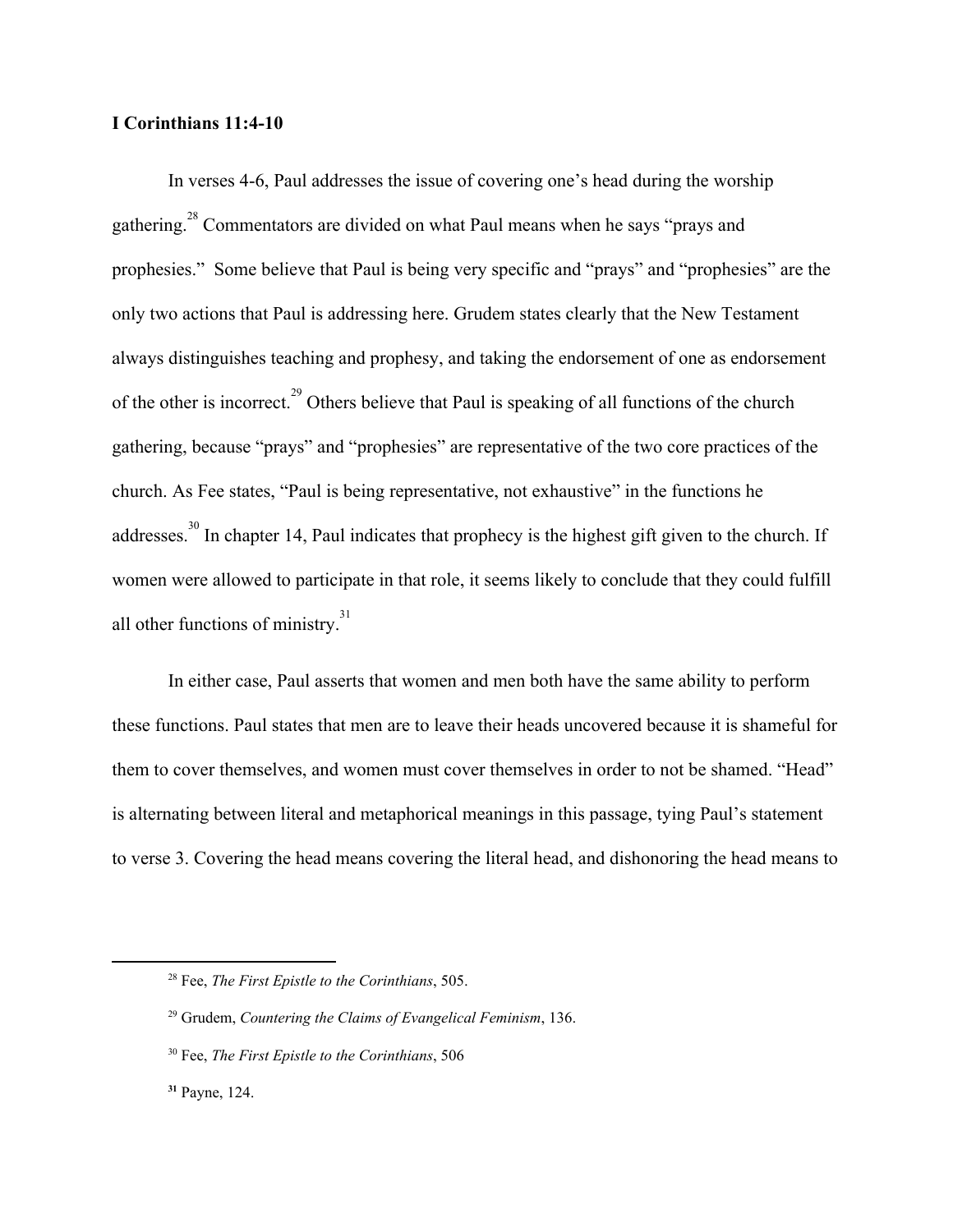dishonor the metaphorical head (man dishonors Christ, woman dishonors man). There are two primary views on what is the head covering Paul refers to: a veil, or a woman's hair.

The veil argument states that women generally wore a veil if they were not disreputable, as this social custom represented propriety.<sup>32</sup> Paul is telling the women "keep your veils on," because removing them is causing discord in the congregation. If this view is correct, Paul is saying that no man would cover his head with a veil, because it is disgraceful for him, and no woman can cast aside her husband's authority by removing her veil. It makes sense that some translations render *γυνή* as wife here, because the passage makes more sense as a wife dishonoring her husband if the veil is meant as a symbol of authority.<sup>33</sup> This is why many commentators assume that the topic in 4-6 is the relationship between husbands and wives.<sup>34</sup> If a respectable married woman must cover her head, then removing the cover would disgrace her husband and bring Paul's admonition. There are several difficulties with this view, the first being that the word veil is never mentioned in this passage and has to be supplied by the reader. Payne argues that there is no evidence to support Greek women veiling themselves in the first century so reading a veiling custom into this text would be anachronistic.<sup>35</sup> There is also no clear evidence that it would be dishonorable to disregard the veiling custom.<sup>36</sup>

<sup>32</sup> Charles Hodge, *Commentary on the First Epistle to the Corinthian* (Grand Rapids, MI: Eerdmans Publishing Company, 1969, reprint 1994.), 206.

<sup>33</sup> Grudem, *Countering the Claims of Evangelical Feminism*, 204-205.

<sup>34</sup> F.W. Grosheide, *Commentary on the First Epistle to the Corinthians* 2 ed. (London: Marshall, Morgan, and Scott, 1954), 249.

<sup>35</sup> Ibid.

<sup>36</sup> Payne, 125-126.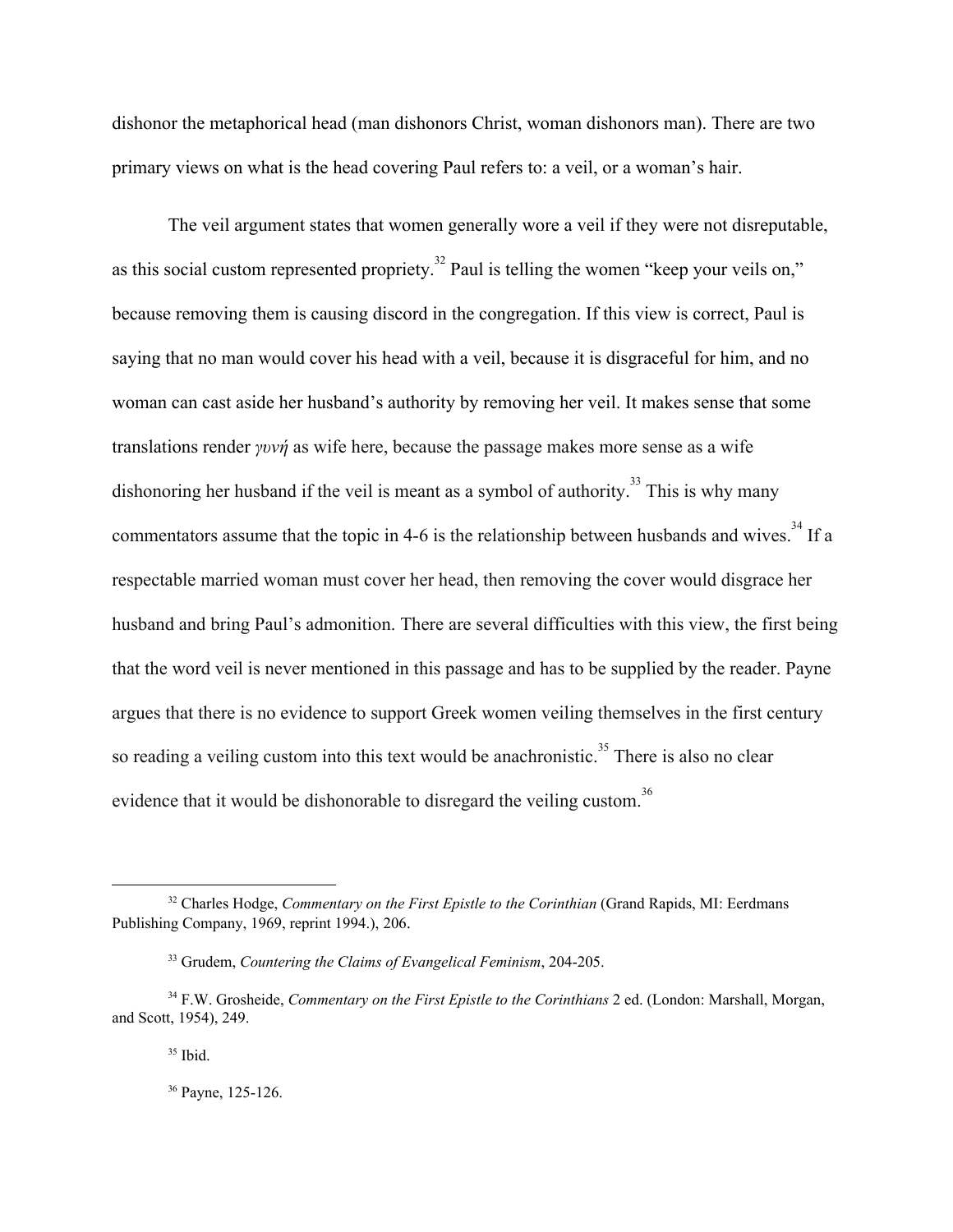The second view is that Paul is addressing a lack of adherence to the hairstyle customs of Corinthian culture. Men in the church were wearing long, effeminate hair, which would be representative of homosexual men in this culture. Paul's condemnation of homosexuality in Romans 1:26-27, and the cultural connotations of this hairstyle in Greek, Roman, and Jewish culture indicates this practice would certainly bring disgrace to the men in Corinth.<sup>37</sup> This behavior would also bring dishonor to God and ties in with Paul's inclusion of "the angels" in verse 10. The continued flow of discussion in verses 7-9 would center on presenting oneself honorably.

In contrast to the men, women are letting their hair hang loosely over their shoulders. This practice would bring dishonor, because it would typically indicate that she was available for pagan sex acts, or that she was sexually free.<sup>38</sup> Loosing the hair also indicated participation in cultic practices in the city of Corinth, specifically the Dionysiac cult.<sup>39</sup> Paul tells the women that when they loose their hair, they are assuming the station of an adulteress or one with "her head shaved" (v. 5). This connects with the practice of shaving a woman's head when she was convicted of adultery.<sup> $40$ </sup> The Jewish process to determine if a woman has been unfaithful to her husband in Numbers 5:18 supports the idea that loose hair is equated with sexual immorality. When a Jewish woman was accused of sexual immorality, her hair would be loosed on account

- <sup>38</sup> Ibid., 133-134.
- <sup>39</sup> Ibid., 136.
- <sup>40</sup> Ibid., 137.

<sup>37</sup> Ibid., 116-117.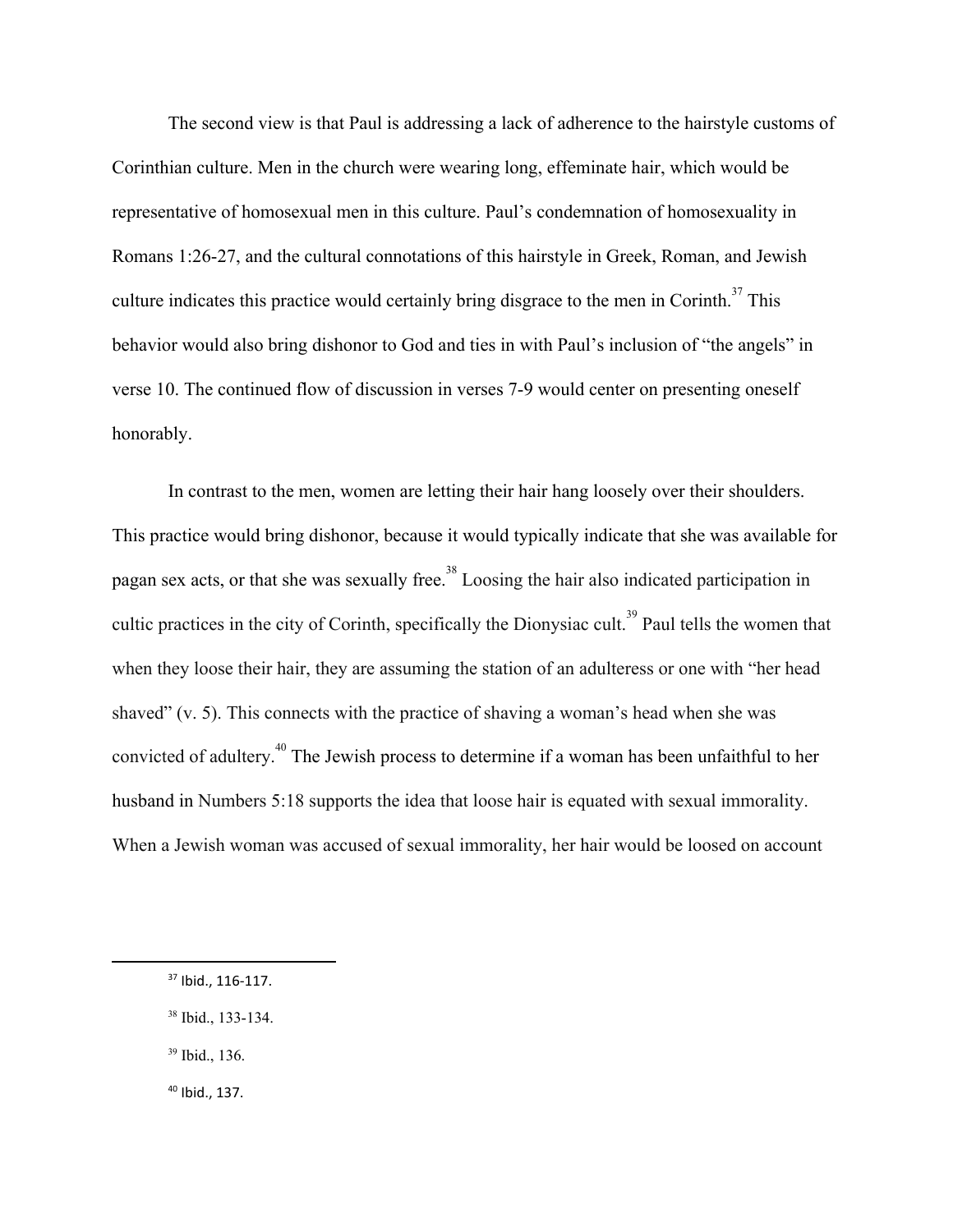of her supposed impropriety, and when she was found guilty her head would be shaved. <sup>41</sup> The difficulty with this interpretation stems from verse 15 where Paul says that a woman's long hair is given as a covering, which seems to differ from the covering mentioned in 4-6.<sup> $42$ </sup> In addition, the text does not lend itself to the understanding that "covering" actually means "put her hair up." Paul could have said, "put your hair up to be covered," but instead he uses a very convoluted argument to make that point. It is likely that Paul is trying to be delicate with his language because the topic he is addressing is a difficult one.

In either case, Paul is saying that the practices of the men would dishonor Christ as creator, who made them male and female; and the practices of the women are dishonoring men because they were created distinctly from his side. In the context of this work, it is not necessary to know exactly which practice was being condemned, because the principle Paul is concerned with is the dishonoring practices that men and women were engaging in that caused division in the assembly.<sup>43</sup> It makes the text more understandable as a unit to understand the admonition in regards to hair, specifically because hair is mentioned in the text and head coverings are not. The cultural context and customs of Rome, Greece, and the Jews also make the most likely meaning of Paul's admonitions to men and women in Corinth about their hair.

In verses 7-9 Paul brings the argument from the local circumstances to a more general context based on creation. Paul tells the Corinthians that covering the head for a man is

<sup>41</sup> Elisabeth Schussler Fiorenza, *In Memory of Her, A Feminist Theological Reconstruction of Christian Origins* (Danvers, MA: Crossroads Publishing Company, 1994), 227. Payne, 147.

<sup>42</sup> Fee, *The First Epistle to the Corinthians*, 512.

<sup>43</sup> Roy L. Laurin, *First Corinthians, Where Life Matures* (Wheaton, IL: Van Kampen Press, 1950), 183.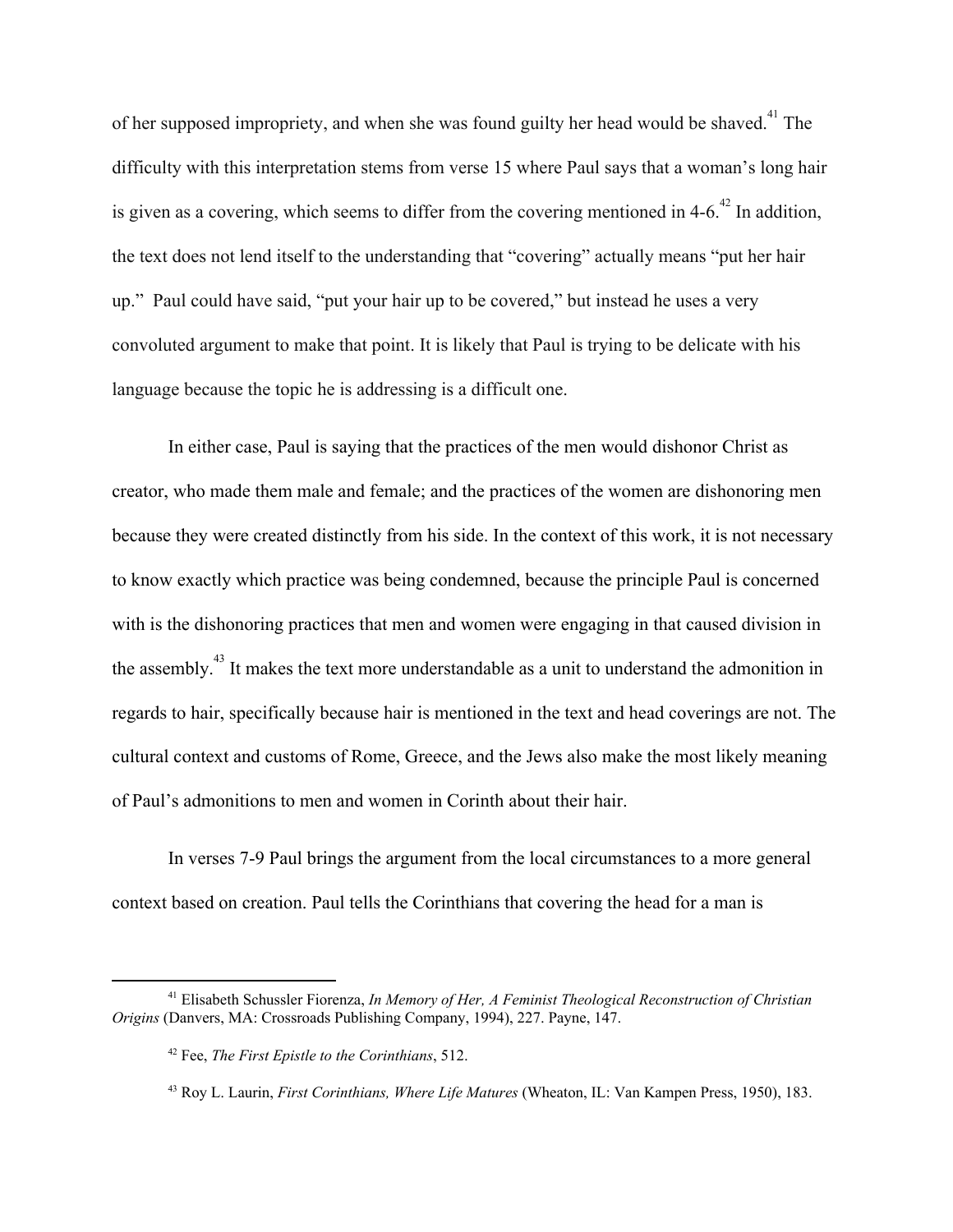dishonoring because he is the image and glory of God, and a woman should cover her head for she is the glory of man. He then says that this is because woman was made from man and for man, not the reverse. This argument hearkens back to Genesis 2:18-25, where God recognized that it was time to make man a companion. God put Adam to sleep and fashioned Eve from his rib. Adam then named her, and they were united in marriage.

Paul could be talking about created order, reaffirming the subordination of women to man.<sup>44</sup> In this view, woman is described as subordinate to man with the express purpose of bringing him glory.<sup>45</sup> MacArthur writes of these verses that, "man is the image and glory of God, because it showed what a great creature God could make, but woman is the image and glory of man, because it shows what a great creature God can make from man.<sup>46</sup> Man glorifies God by representing His image properly in conduct, and woman glorifies man in the same way. Women will bring glory to God by keeping their subordinate place to their authority (man, verse 3), as men do to their authority (Christ, verse 3). <sup>47</sup> Paul's main point is to make sure women know their place in the church. This view has to be correct if *κεφαλ*ὴmeans authority.

The second view is substantially different from the first. Instead of Paul teaching that women should know their place with respect to man via creation, Paul is applying verse 7-9 to blur gender lines, reminding men and women that God created them for each other. Assuming

 $44$  Hodge, 210.

 $45$  Ibid.

<sup>46</sup> John MacArthur, *The MacArthur New Testament Commentary, Romans 9-16* (Chicago: The Moody Bible Institute, 1994), 258.

<sup>47</sup> Gregory J. Lockwood, *I Corinthians* (St. Louis, MO: Concordia Publish House, 2000), 371.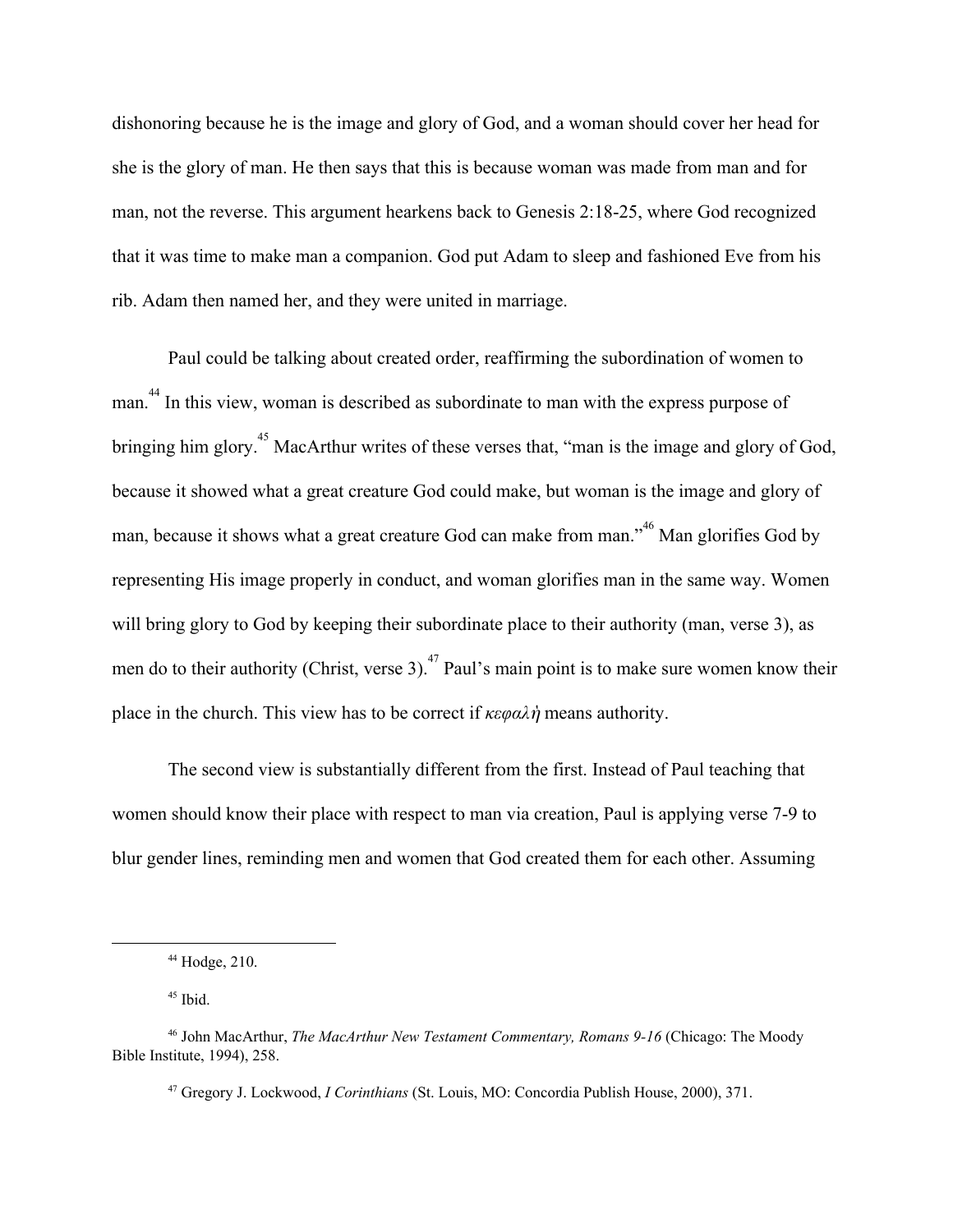that the argument Paul was making in verse 4-6 is about long hair on men and unbound hair on women, this passage is specifically about proper sexual relationships. Men should desire to be with the partner that God made for them, because it reflects the original design of the Creator.<sup>48</sup> Woman is the glory of man, because she is his sexual partner.<sup>49</sup> When men and women engage in a proper sexual relationship it brings honor to the One who planned it, but if women become sexually free and men work against nature by being homosexuals, the sexual relationship no longer glorifies God. This view gains credence from the fact that the word "glory" never refers to subordination in the Scripture.<sup>50</sup> It is not clear from the text that the Corinthians were actually engaging in immoral behavior, but their presentation in public worship could have led to this assumption by church members and the community. Paul corrects this practice because he wants the church to have every opportunity to win people to Christ, and this behavior could hamper their influence in spreading the Gospel (I Corinthians 10:33).

Verse 10 is regarded as one of the more difficult passages to interpret in all of Scripture, especially for the subordination view. Paul makes two statements that are difficult to parse: that women should have "authority over her head," and this is "because of the angels." Fee argues the reason that Paul uses "authority" and "because of the angels" is that these are references to questions from the Corinthians. This would make interpretation difficult, because these questions

<sup>48</sup> Payne, 148.

<sup>49</sup> Ibid., 148.

<sup>50</sup> Pierce and Groothuis, 152.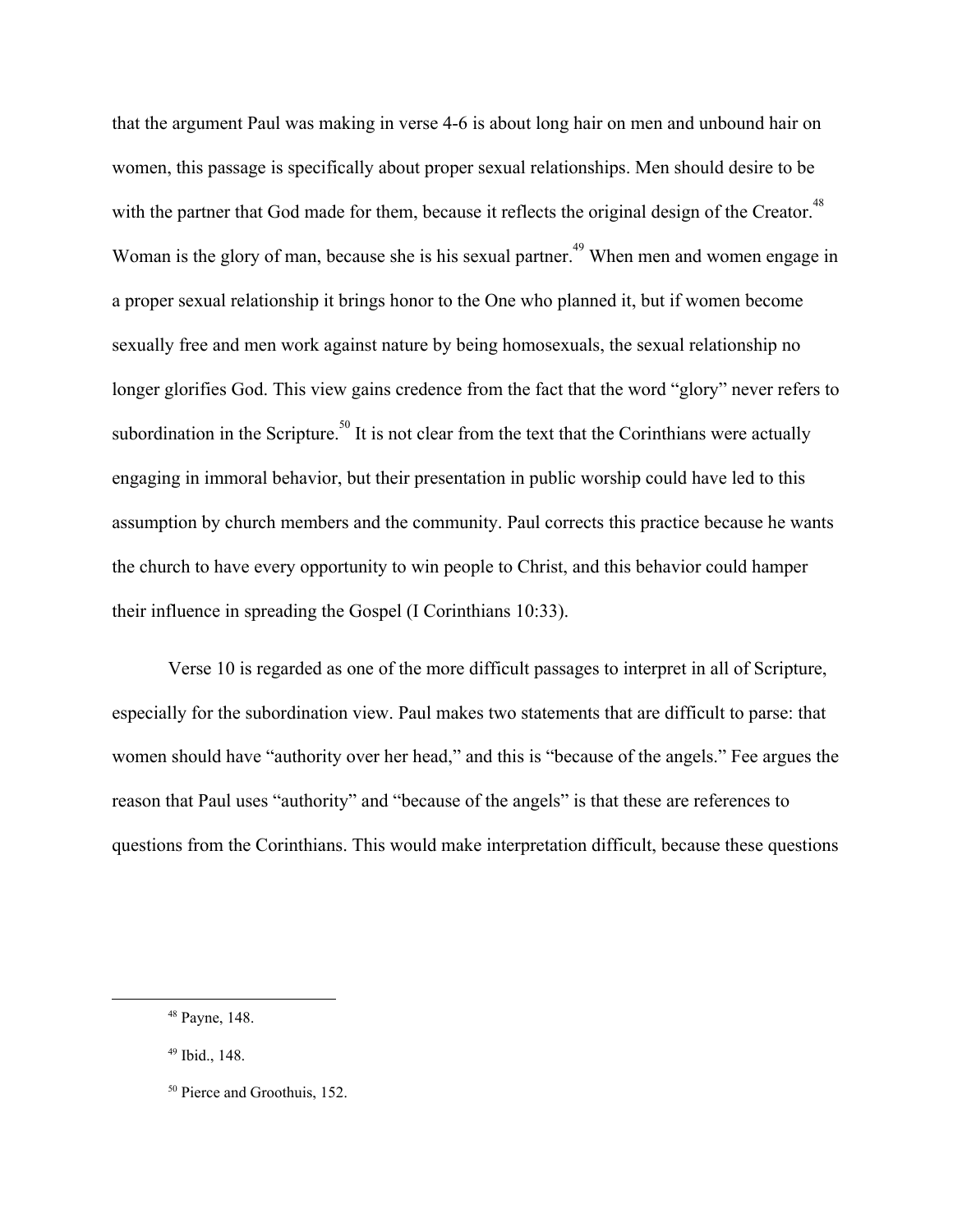are not available to the modern reader.<sup>51</sup> If this is true, it makes sense for Paul to include them in his response after his arguments of verses 3-9, but this is ultimately conjecture.

Understanding what Paul means when he says the woman ought to have ἐ*ξουσία* over her own head is crucial, and it is heavily influenced by the context of the entire passage. If one concludes that Paul is teaching a created order hierarchy, it would be expected for Paul to say "subjection" not authority.<sup>52</sup> Women having authority though they are themselves subordinate does not fit the context of what Paul is saying. Complementarians must understand Paul to mean that the woman has a "symbol" of her husband's authority on her head, instead of having her own authority.<sup>53</sup> Godet says that "...most definitely the power she is under should be on her head."<sup>54</sup> This means that the word "authority" is actually a metonym for veil.<sup>55</sup> In light of the presupposition that women must be under the authority of men, some translations like the RSV, have supplied the term veil into the text where it does not exist in the original. This would indicate directly that the authority Paul is speaking of actually rested in her husband. The problem with this view is that it forces ἐ*ξουσία* to be passive, and there are no other known texts where it is used this way.<sup>56</sup> In opposition to these conclusions, Grenz says the "Greek term" (ἐ*ξουσία* ) cannot be interpreted here as referring to a head covering, because every Pauline use of

<sup>53</sup> Hodge, 211.

<sup>54</sup> Godet, 550.

<sup>56</sup> Fee, *The First Epistle to the Corinthians*, 519.

<sup>51</sup> Fee, *The First Epistle to the Corinthians,* 518.

<sup>52</sup> Pierce and Groothuis, 156.

<sup>55</sup> Roy E. Ciampa, and Brian S. Rosner, *The First Letter to the Corinthians* (Grand Rapids, MI: Eerdmans Publishing Company, 2010), 531.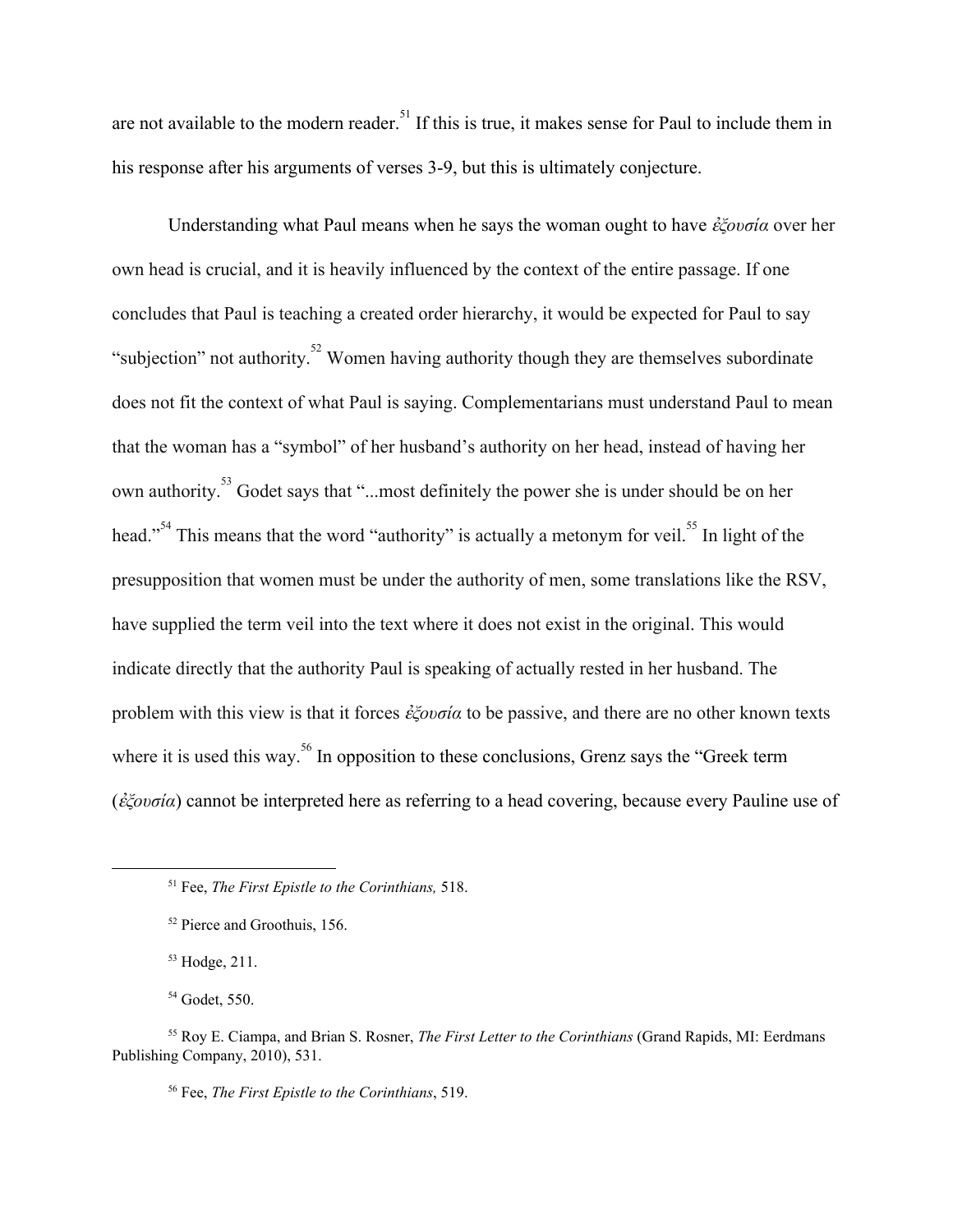the term *έξουσία* designates an abstract reality, or one who has that reality.<sup>57</sup> In other words, Paul is referring to the authority of a woman over her head, not a literal representation of the authority she is under. Other subordinationists believe that a woman has the authority to prophesy and pray in the church service only when properly adorned with authority given to her by her husband.<sup>58</sup> Adherents to the subordination view struggle with this verse, because the conclusion that a woman is under another's authority is required.

The interpretation of this statement becomes a bit easier if it is understood that Paul is not teaching a creation hierarchy, but a proper relationship between the sexes. It would not be odd for Paul to discuss the woman's authority over her head, if it is recognized that she has authority. Paul already confirms that women are able to pray and give prophecy in church by not rebuking the practice. The woman, Paul says, has complete authority over her head, so she should honor it by respecting herself in creation. This means that while she has the freedom to do with her head as she pleases, she should seek to honor both God and man with her authority. This is a clear reference to verse 4-6 indicating that a woman should take authority and wear her hair up.<sup>59</sup> This reading makes the text much clearer and would harmonize an otherwise difficult to understand statement.

The second difficulty in verse 10 is Paul's qualification about woman's authority being because of the angels. There are three primary views on the meaning of this statement. The first

<sup>57</sup> Stanley J. Grenz, and Denise Muir Kjesbo, *Women in the Church* (Downers Grove, IL: InterVarsity Press, 1995), 113.

<sup>&</sup>lt;sup>58</sup> MacArthur, 259.

<sup>59</sup> Payne, 152.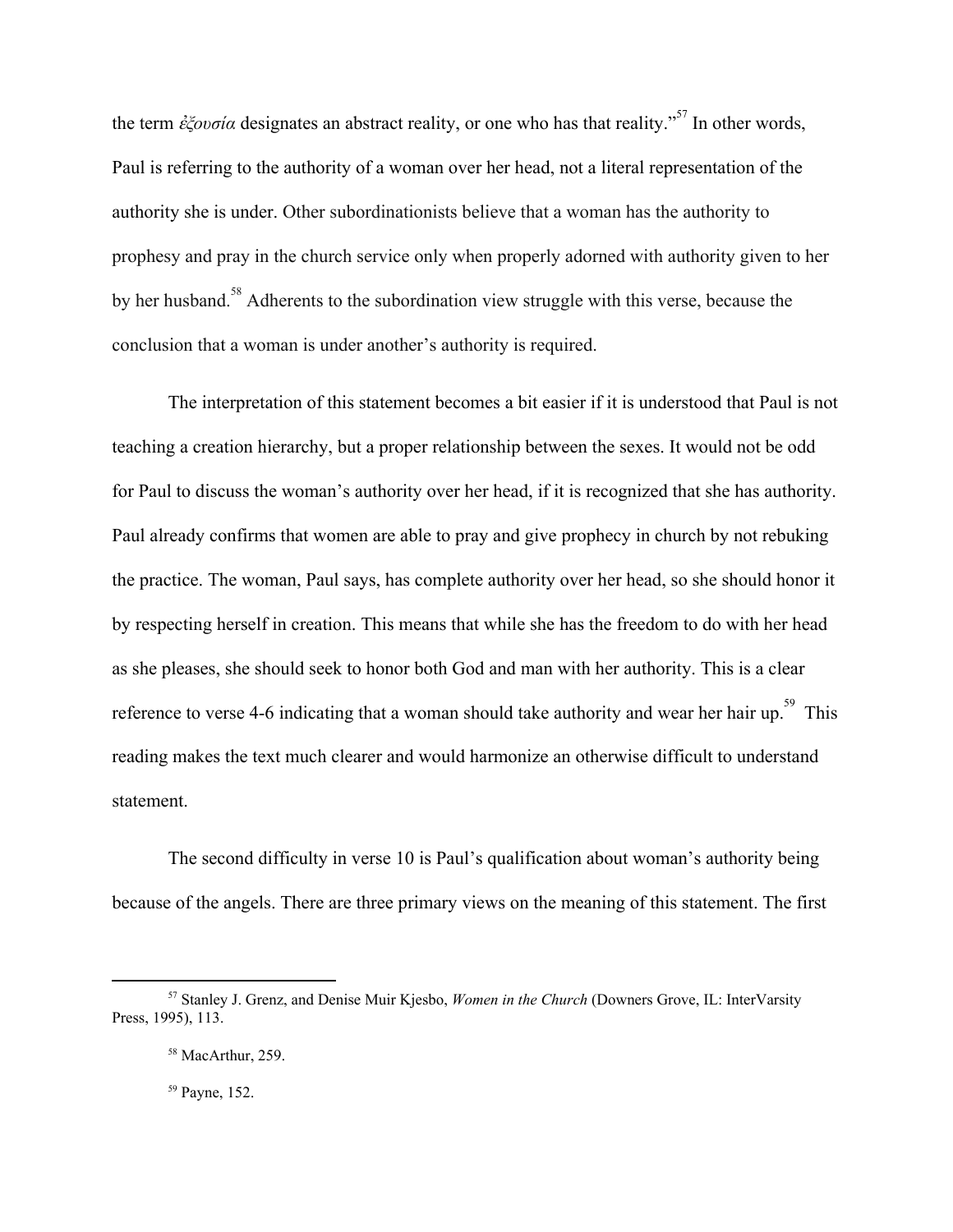hearkens back to fallen angels who are assumed to have mated with women in Genesis 6:2 to produce the Nephilim (Genesis 6:4). Payne dismisses this conclusion out of hand as a myth from I Enoch  $6-19.$ <sup>60</sup> Another possibility is that the angels are human messengers visiting the church who are offended by the behavior they witness. This view is espoused of the angels of the churches in Revelation; however, Paul never refers to angels in this way.  $61$  The most likely conclusion is that Paul means that God's good angels are observing the Corinthian worship services. Paul includes the definite article relating to angels, and this is always used in Scripture to refer to good angels.  $^{62}$  As praise is given to God in the worship of His people, angels are witnessing the event, and their presence makes giving offense something to be avoided. Some would argue that angels, as submissive creatures, are naturally offended by women who step outside their role of submission.<sup>63</sup> Angels as the guardians of created order are offended by any disregard for that order in worship. <sup>64</sup> This view is unlikely due to the problem of *ἐξουσία* in this passage, as stated above. Others believe that disrespecting the differences between the sexes, not relating to hierarchy but to creation, is offensive to angels because it is offensive to God. This seems to be the correct view, especially since Paul is not teaching about created order, but about the interdependence of individuals.

<sup>63</sup> MacArthur, 259.

<sup>60</sup> Ibid., 152-153.

<sup>61</sup> Robert H. Mounce, *The Book of Revelation* (Grand Rapids, MI: Eerdmans Publishing Co, 1979, reprint 1997), 42. Payne 152.

<sup>62</sup> Lockwood, page 374.

<sup>64</sup> Charles H Talbert, *Reading Corinthians: A Literary and Theological Commentary on 1 and 2 Corinthians* (Macon, GA: Smyth & Helwys Publishing, 2003), 69.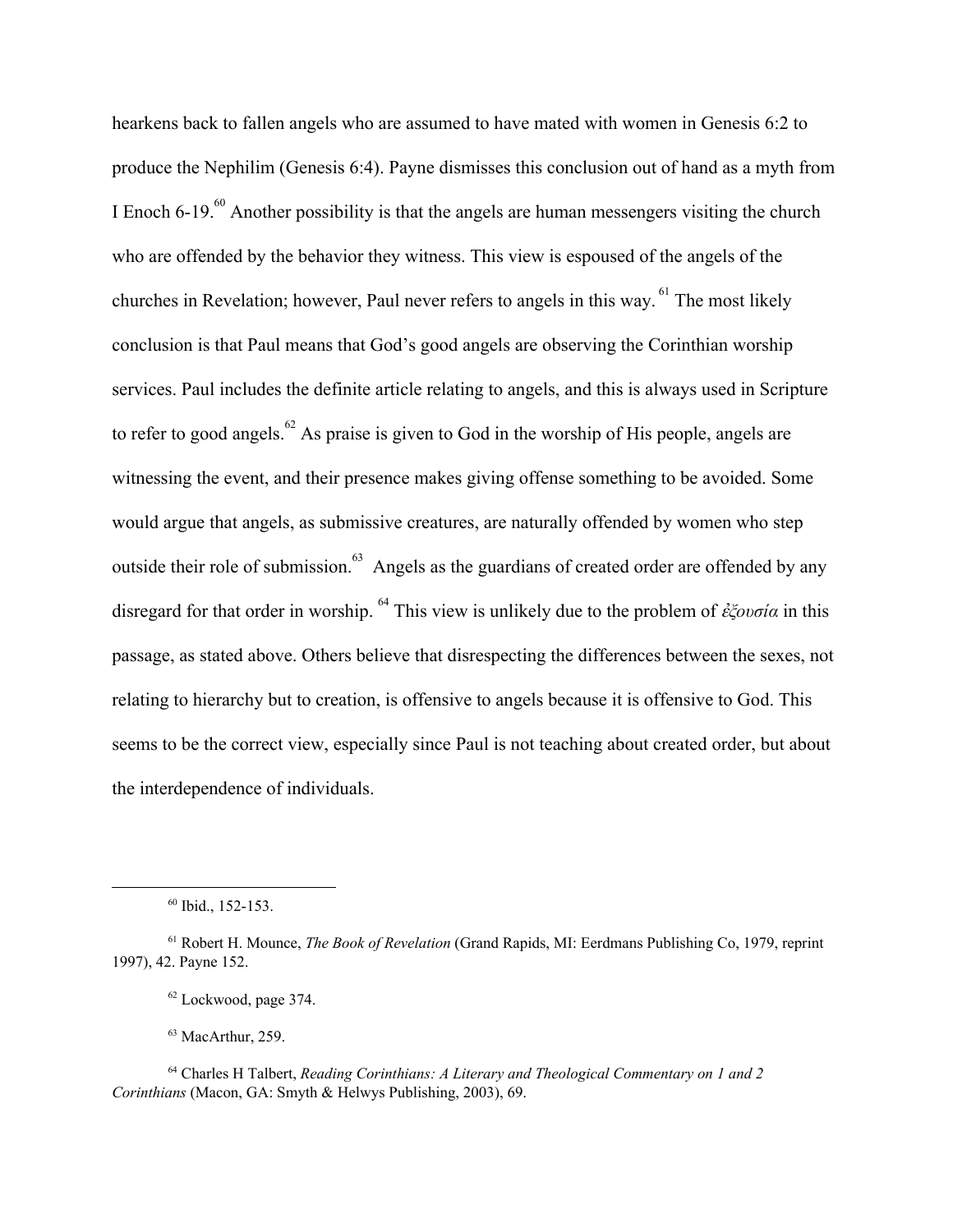## **I Corinthians 11:11-16**

Paul begins to conclude this pericope by restating his main theme: the interdependence of men and women as ordained by God. The adverb *πλήν* indicates that Paul is honing on the main teaching point of the passage, the one thing that he wanted the Corinthians to understand.<sup>65</sup> In verse 11-12, Paul states that woman is not independent of man, and man is not independent of woman. Fee sees verses 11-12 as a double chiasm with verses 8-9, underscoring the interdependence of men and women.  $^{66}$  The obvious implication is stated in verse 12: woman came from man (Genesis 2:18, referencing back to I Corinthians 11:3), and now all men come from women through birth. Paul includes the phrase "in the Lord" in verse 11, however, to be sure that the Corinthians know he is not just speaking of physical birth, but of the interdependence of men and women. This highlights how important it is for men and women to respect one another, and to stop disgracing themselves in their appearance.

For the subordinationist, the reason Paul includes verse 11-12 is to protect against misogyny. <sup> $67$ </sup> Even though men hold a position that gives them administration and leadership, women are indispensible and of equal worth (Galatians 3:28). In contrast, the egalitarian believes this verse is asserting the fundamental equality between men and women. The adverb *χωρίς* is typically translated as interdependent. Fiorenza quotes Joseph Kurzinger that "this translation has little basis. Usually the term means not 'without,' but 'different from."<sup>68</sup> If this is correct, verse

<sup>65</sup> Payne, 158.

<sup>66</sup> Fee, *The First Epistle to the Corinthians*, 523.

<sup>67</sup> MacArthur, 260.

<sup>68</sup> Fiorenza, 229.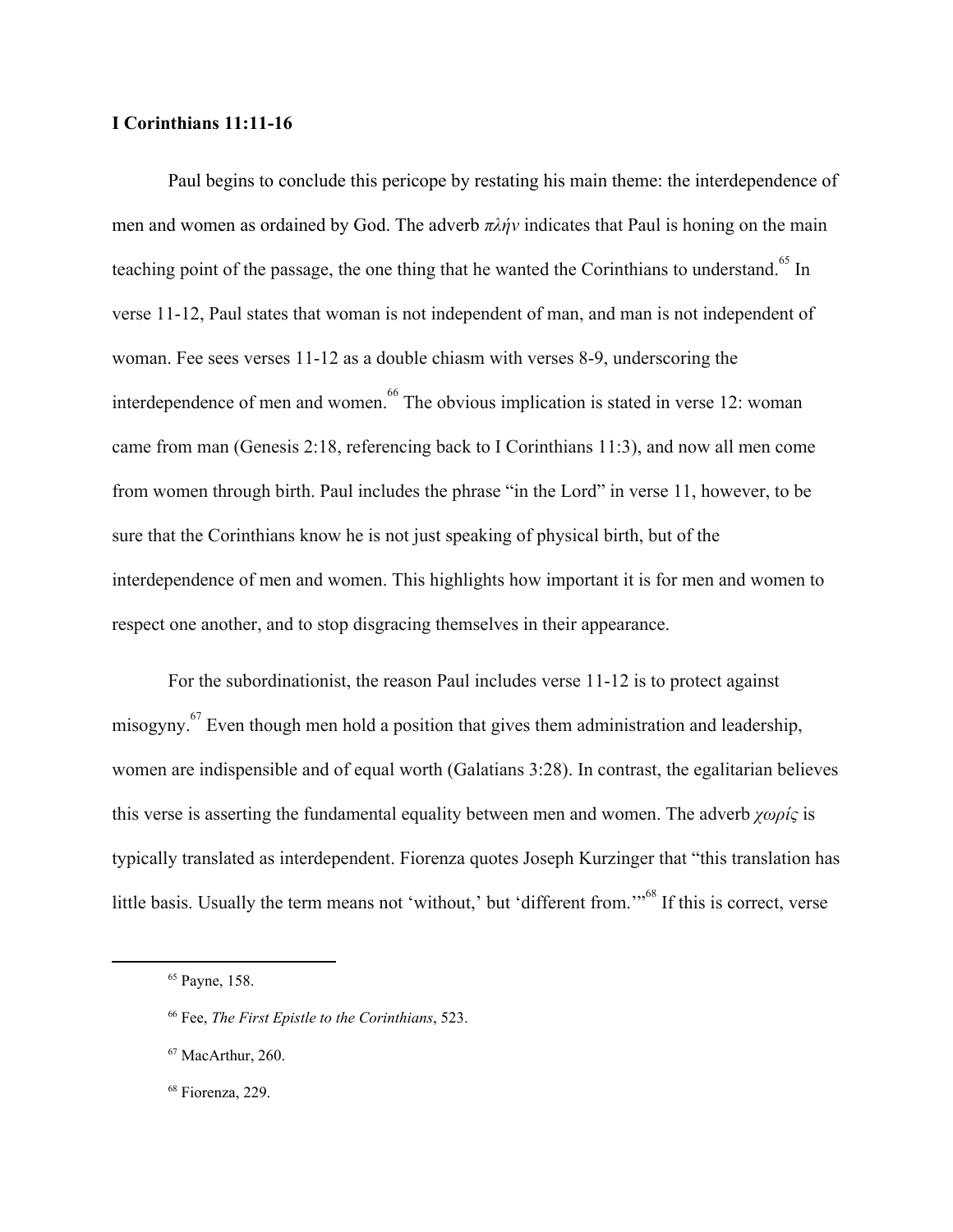11 now reads, "In the Lord, woman is not different from man, nor man from woman." $^{69}$  There is an undertone of individuals no longer being understood as sexed beings in this statement, which sounds very similar to the overly realized eschatology of the Corinthians. However, Paul's point is that there are indeed two sexes, as God created, and they should be represented properly.

Verse 13 begins Paul's closing statement, circling back to the practices that were dishonoring in verse 4-6: should a woman pray with head uncovered? Paul appeals to the Corinthians' own judgment on his conclusions, because he believes he has made his point convincingly.<sup>70</sup> Paul uses two rhetorical questions to reinforce his teaching, beginning with the statement that nature teaches that men should have short hair. Fee says that Paul is not a stoic appealing to nature, but that he is appealing to proper behavior that is culturally relevant.<sup>71</sup> Men in Corinth knew they should not present themselves with hair that would make people think they were homosexuals, just as in verse 15, women should not present themselves with hair that would be dishonoring to men. Paul states that a woman's hair is given to her for a covering, which can seem to conflict with the content of 4-6; however, Payne points out that Paul is discussing proper public display of hair, so her long hair is her glory when it is done up (verse 15b), allowing for this interpretation to still make sense.<sup>72</sup> Paul finishes with the statement that if anyone wants to be contentious, Paul and his companions have no custom, nor do the other churches of God. "If anyone wishes" is a common phrase in I Corinthians, and indicates that

<sup>69</sup> Ibid.

<sup>70</sup> Payne, 167.

<sup>71</sup> Fee, *The First Epistle to the Corinthians*, 527.

<sup>72</sup> Payne*,* 171.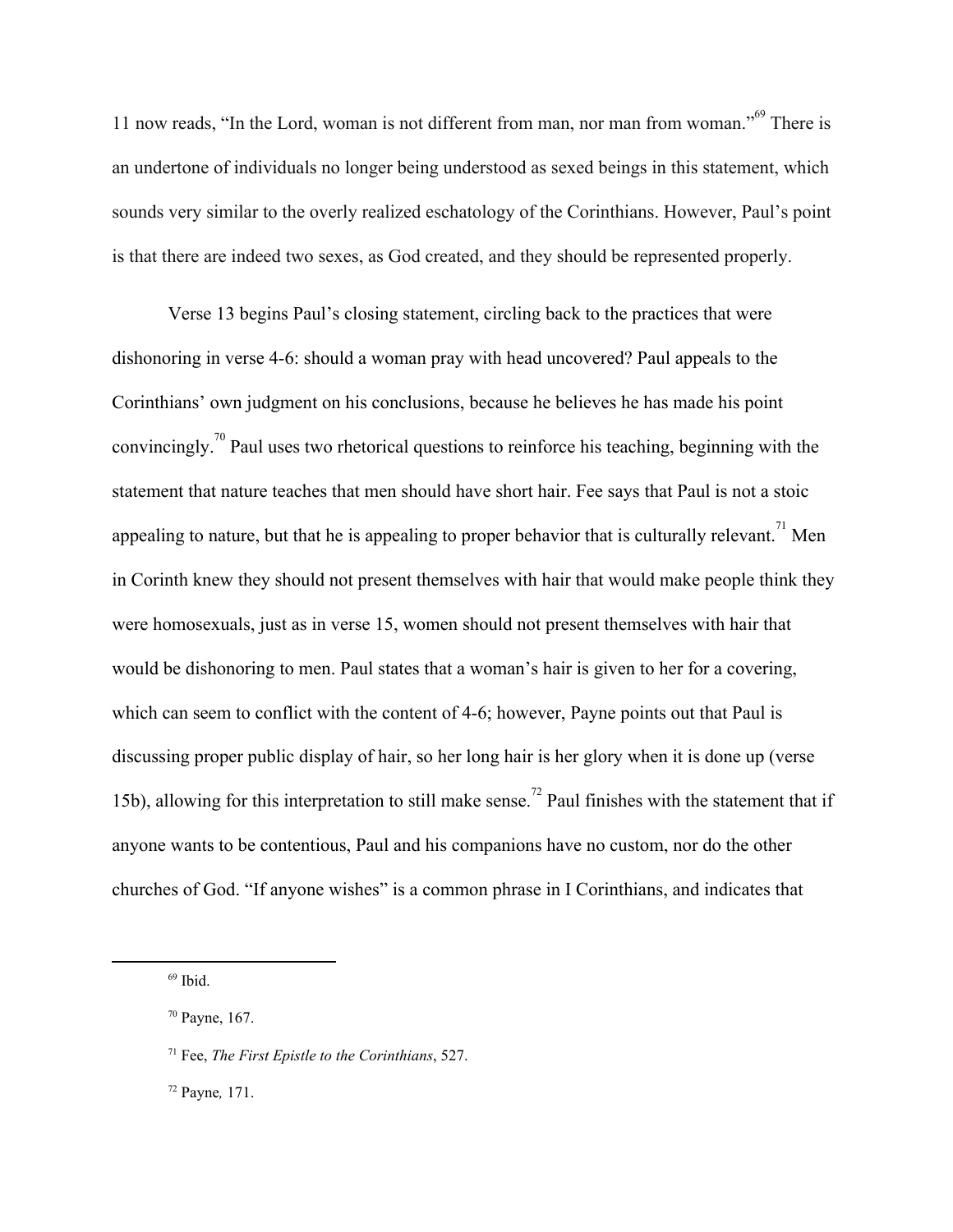people were being contentious in the church, and this was not a rhetorical exercise.<sup>73</sup> Paul then summarizes that the custom of blurring the lines of gender differences is not an accepted practice by him or churches in general.

This passage is extraordinarily difficult to interpret due to the differences in culture, and by Paul's use of terms whose meanings are obscure for the modern reader. The interpretation that makes the best sense given the context, language, and argumentation is that Paul is not teaching about authority in this passage, but about proper public conduct in worship for men and women. The Corinthian church was blurring the lines of socially acceptable behavior, and Paul rebuked this practice on the grounds that it would hurt the witness of the church in the community.

The best conclusion is that Paul's use of *κεφαλή* in this passage is to indicate "source." This makes the most sense of the passage and Paul's goal of instruction in worship. The view that Paul is teaching about creation hierarchy complicates his letter and his dialogue in an unnecessary way, especially since the only authority that Paul references in the entire passage is the authority of women in verse 10.

It also makes sense that Paul is discussing hairstyles instead of veils, as hair is used in the text of I Corinthians 11:2-16. The introduction of veils and veiling customs causes unnecessary complications, and is only done eisegetically to support subordinationist presuppositions. This view assumes cultural convictions that are unable to be substantiated in Corinth at the time. Paul's purpose of correcting practices that were dishonoring to men and God fits better with a discussion of hairstyles, because both men and women are blurring the gender distinction. Seeing the chiastic structure of verses 8-9, 11-12 emphasizes the equality of man and women in the

<sup>73</sup> Ibid.,172-173.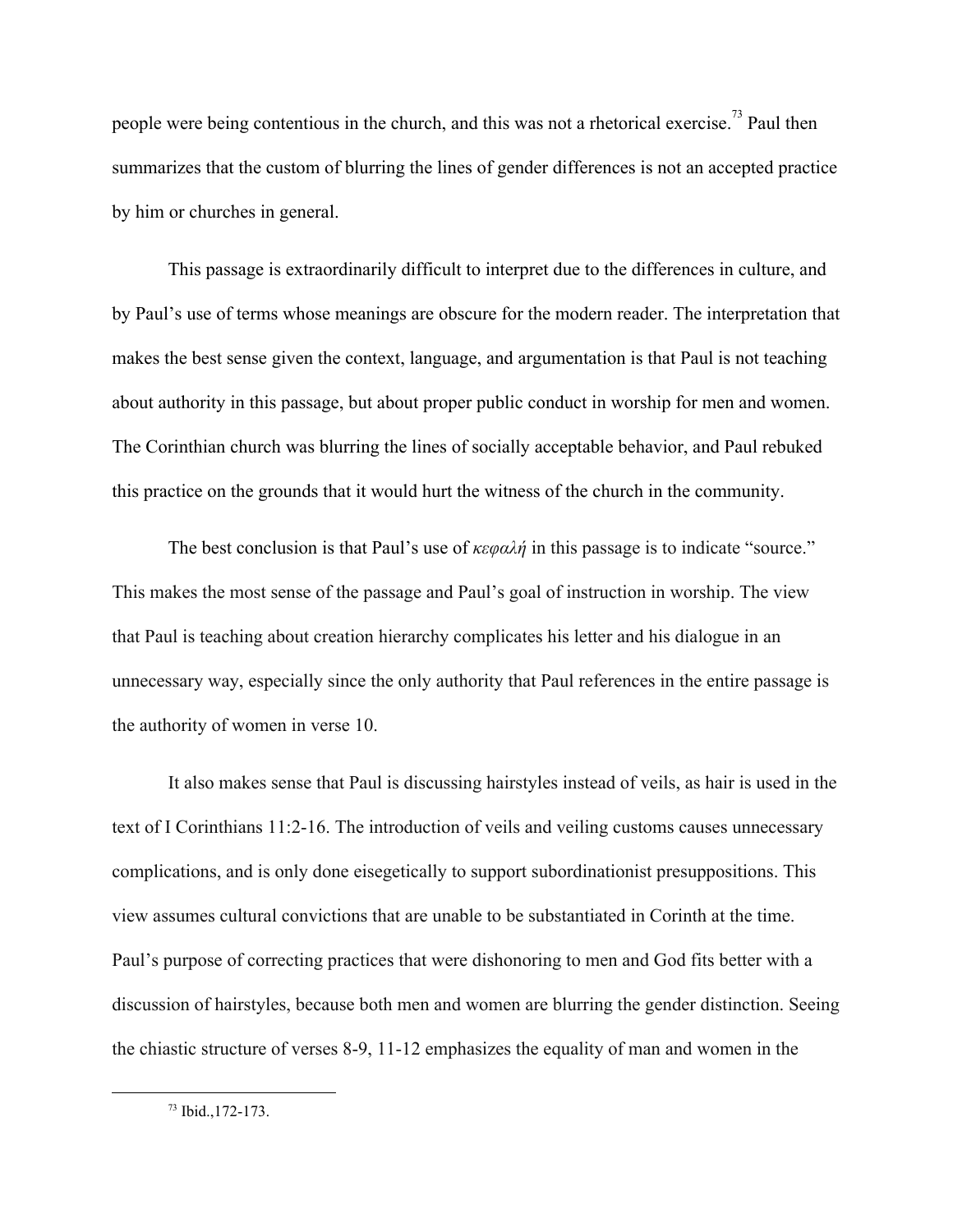Lord, and shows that Paul wants women and men to understand their equality in Jesus. They should represent themselves properly, not disgracefully, in the church worship gathering.

Understanding verse 11 to say that there is no difference between men and women in the Lord underscores Paul's belief that men and women are equal in the eyes of the Lord. Paul never condemns women praying and prophesying in public worship, in a passage about this very subject. It should be clear that Paul does not find this practice to be in error. Paul's approval then, should be applied to the modern church as well, and women should not be prevented from praying or prophesying in church. As men and women are interdependent, and Paul has not established a top-down, male leadership model in this passage, the conclusion must be reached that Paul is not restricting women from performing functions in the church, but instead requiring men and women to operate out of respect for one another.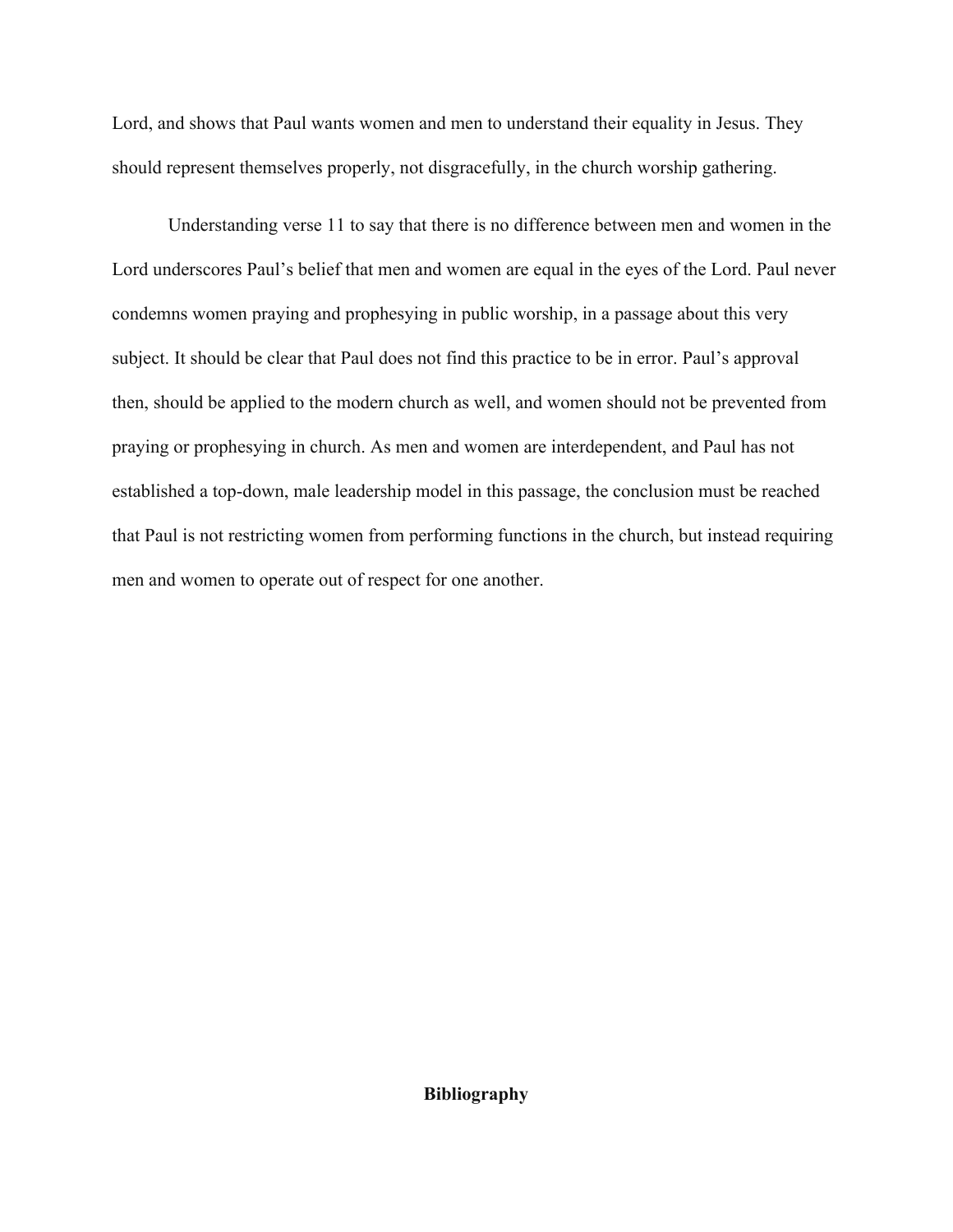Barrett, C.K. *The First Epistle to the Corinthians.* New York: Harper & Row, 1968.

Bassler, Jouette M. *1 Timothy, 2 Timothy, Titus*. Nashville, TN: Abingdon Press, 1996.

- Beck, James R. ed., and Craig L. Blomberg, ed. *Two Views on Women in Ministry.* Grand Rapids, MI: Zondervan, 2005.
- Boice, James Montgomery. *Genesis: An Expositional Commentary, Vol. 1: Genesis 1-11*. Grand Rapids, MI: Baker Books, 2006.
- Calvin, John. *Commentaries, The Epistles of Paul, I Corinthians.* Grand Rapids MI: Baker Book House Company, 1984.
- Ciampa, Roy E, and Brian S. Rosner. *The First Letter to the Corinthians.* Grand Rapids, MI: Eerdmans Publishing Company, 2010.
- Comfort, Philip W. ed. *Cornerstone Biblical Commentary*, *Volume 17.* Carol Stream, IL: Tyndale Publishing, 2009.
- Epp, Eldon, Jay. *Junia, The First Woman Apostle.* Minneapolis, MN: Augsburg Fortress, 2005.
- Fee, Gordon, D. *The First Epistle to the Corinthians.* Grand Rapids, MI: Eerdmans Publishing Company, 1987, reprint 1989.
- Fee, Gordon, D. *1 & 2 Timothy, Titus*. Grand Rapids, MI: Baker Books, 1984, reprint 1988.
- Fiorenza, Elisabeth Schussler. *In Memory of Her, A Feminist Theological Reconstruction of Christian Origins.* Danvers, MA: Crossroads Publishing Company, 1994.
- Garland, David E. *I Corinthians.* Grand Rapids, MI: Baker Books, 2003.
- Godet, Frederic Louis. *Commentary on St. Paul's First Epistle to the Corinthians*. Edinburg: T & T Clark, 1889.
- Groothuis, Rebbecca Merrill. *Good News For Women.* Grand Rapids, MI: Baker Books, 1997.
- Grenz, Stanley J., and Denise Muir Kjesbo. *Women in the Church.* Downers Grove, IL: InterVarsity Press, 1995.
- Grosheide, F.W. *Commentary on the First Epistle to the Corinthians* 2 ed. London: Marshall, Morgan, and Scott, 1954.
- Grudem Wayne, ed. *Biblical Foundations for Manhood and Womanhood*. Wheaton, IL: Crossway Books, 2002.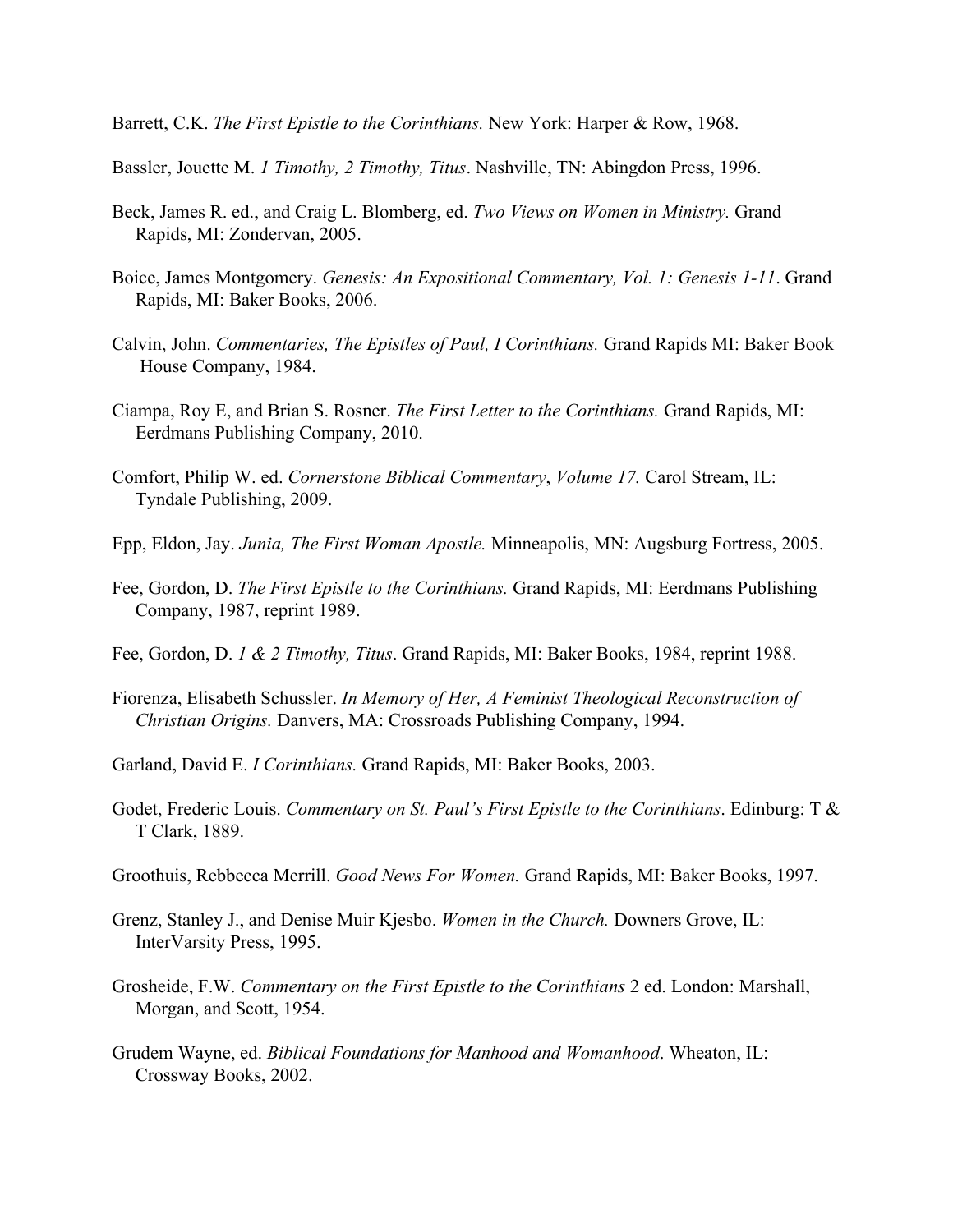- Grudem, Wayne. *Countering the Claims of Evangelical Feminism.* Colorado Springs, CO: Multnomah Publishers, 2010.
- Grudem, Wayne. *Evangelical Feminism*, *A New Path to Liberalism.* Wheaton, IL: Crossway Books, 2006.
- Hays, Richard B. *First Corinthians: Interpretation: A Bible Commentary for Teaching and Preaching*. Louisville, KY: Westminister John Knox Press, 1997.
- Hodge, Charles. *Commentary on the First Epistle to the Corinthians.* Grand Rapids, MI: Eerdmans Publishing Company, 1969, reprint 1994.
- Hughes, R. Kent, and Bryan Chapell. *1-2 Timothy and Titus, To Guard the Deposit*. Wheaton, IL: Crossway, 2000, reprinted 2012.
- Hultgren, Arlen J. and Roger Aus. *Augsburg New Testament Commentary I-II Timothy, Titus, II Thessolonians.* Minneapolis, MN: Augsburg Fortress Publishers, 1984.
- Knight, George W. III. *The Pastoral Epistles (The New International Greek Commentary)*. Grand Rapids, MI: Eerdmans Publishing Co, 2013.
- Laurin, Roy L. *First Corinthians, Where Life Matures.* Wheaton, IL: Van Kampen Press, 1950.
- Lea, Thomas, and David Black. *The New Testament, Its Background and Message.* 2d. ed. Nashville, TN: Broadman & Holman Publishers, 2003.
- Lockwood, Gregory J. *I Corinthians.* St. Louis, MO: Concordia Publishing House, 2000.
- MacArthur, John. *The MacArthur New Testament Commentary, Romans 9-16.* Chicago: The Moody Bible Institute, 1994.
- Martimort, Aime Georges, K.D. Whitehead, translator. *Deaconesses: An Historical Study*. San Francisco: Ignatius Press, 1986.
- Micklesen, Alvera, ed., *Women, Authority, and the Bible.* Downers Grove, IL: InterVarsity Press, 1986.
- Moo, Douglas J. *The Epistle to the Romans*. Grand Rapids, MI: Eerdmans Publishing Company, 1996.
- Mounce, Robert H. *The Book of Revelation.* Grand Rapids, MI: Eerdmans Publishing Company, 1977, reprint 1997.
- Mounce, Robert H. *Romans: An Exegetical and Theological Exposition of Holy Scripture*. Nashville, TN: Broadman & Holman Publishers, 1995.